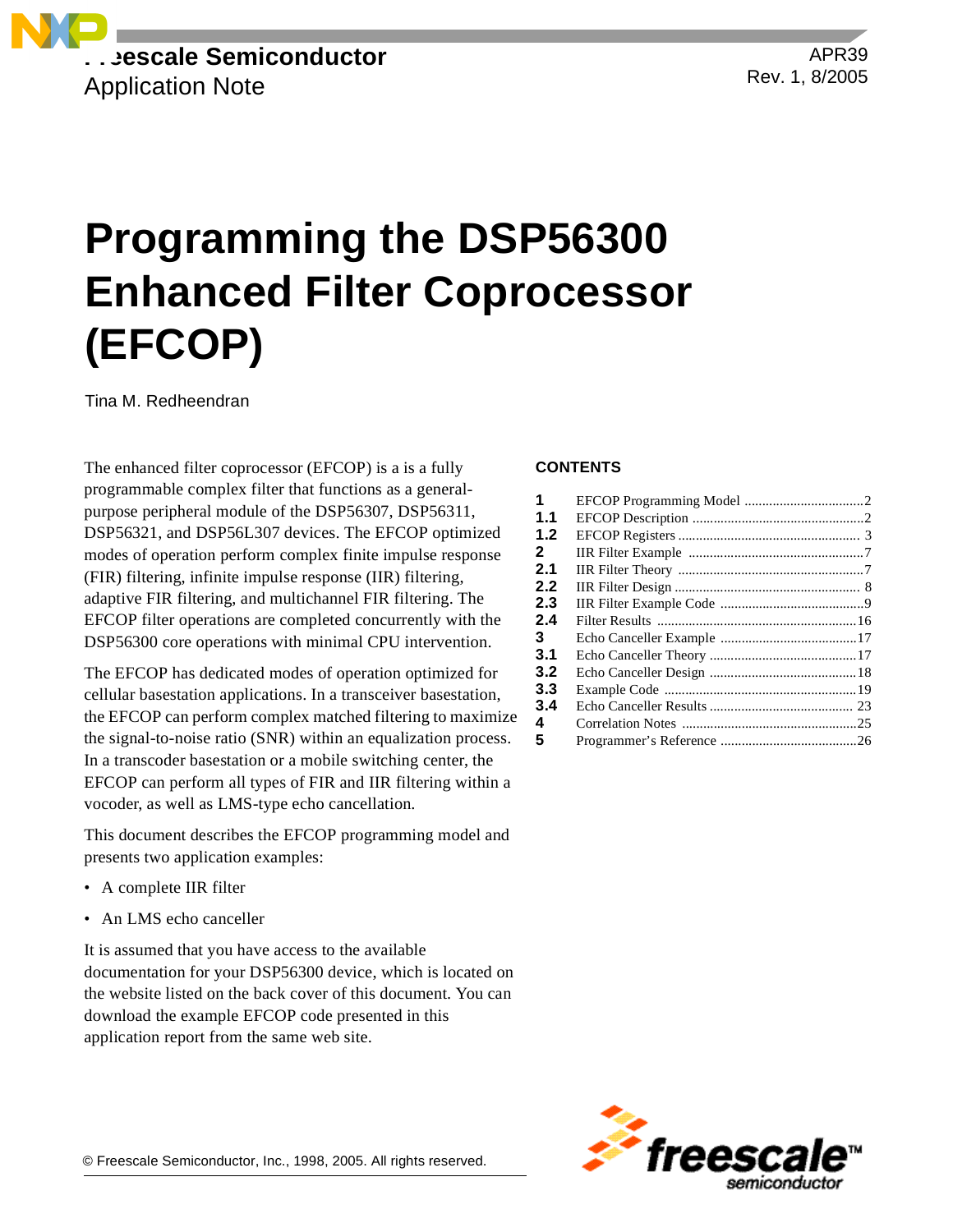

**JP Programming Model** 

# **1 EFCOP Programming Model**

This section describes the registers for configuring and operating the EFCOP. The *DSP56307 User's Manual* discusses EFCOP programming in detail, including the basic types of filter algorithms that can be processed.

# **1.1 EFCOP Description**

As **[Figure 1](#page-1-0)** shows, the EFCOP comprises the following main functional blocks:

- Peripheral module bus (PMB) interface, including:
	- Data input buffer
	- Constant input buffer
	- Output buffer
	- Filter counter
- Filter data memory (FDM) bank
- Filter coefficient memory (FCM) bank
- Filter multiplier-accumulator (FMAC) machine
- Address generator
- Control logic



<span id="page-1-0"></span>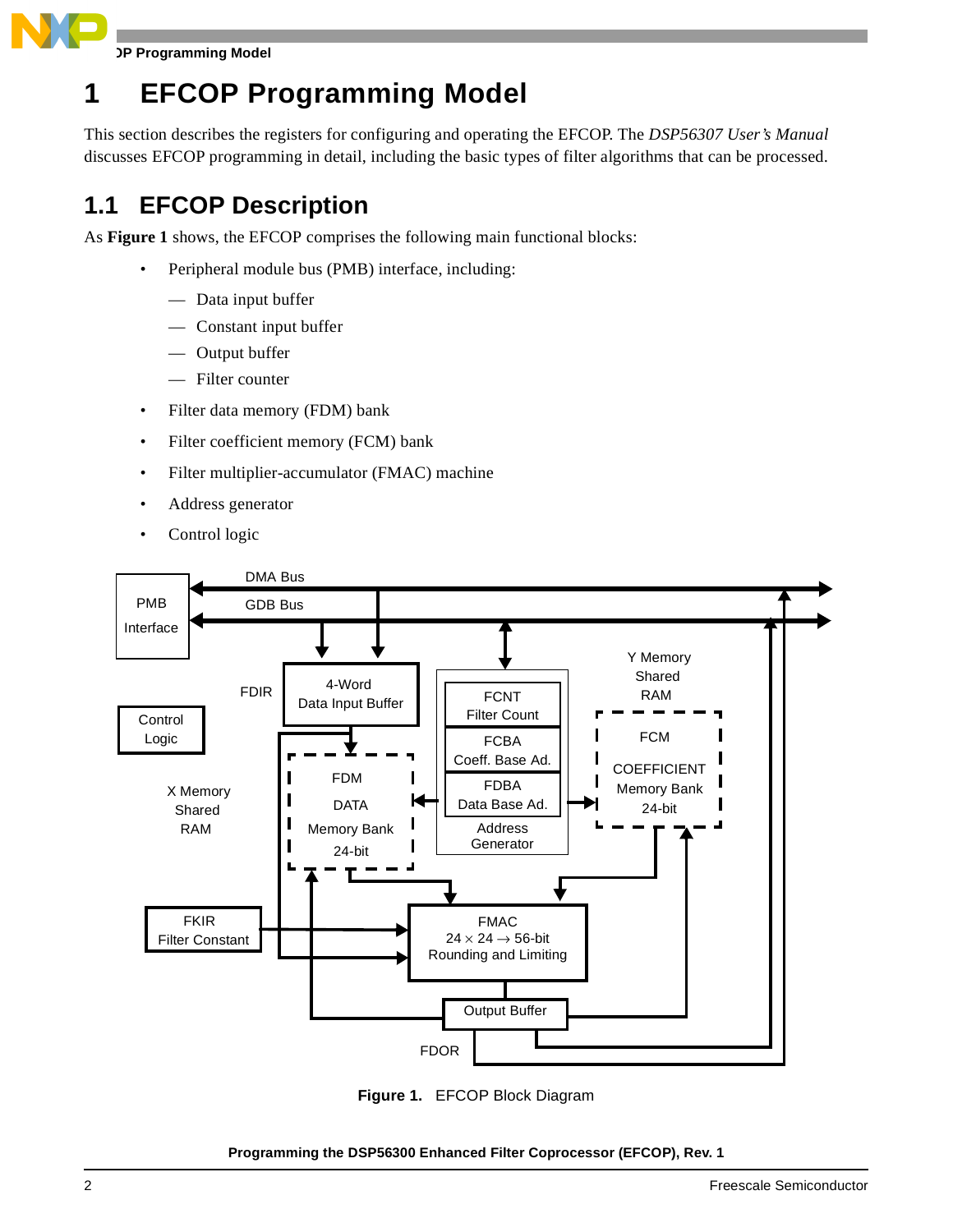

# **1.2 EFCOP Registers**

<span id="page-2-0"></span>**[Table 1](#page-2-0)** lists the EFCOP registers available to the digital signal processing programmer. The next subsections describe these registers in detail.

| <b>Address</b> | <b>EFCOP Register Name</b>                |
|----------------|-------------------------------------------|
| <b>SFFFFB0</b> | Filter data input register (FDIR)         |
| \$FFFFB1       | Filter data output register (FDOR)        |
| \$FFFFB2       | Filter K-constant register (FKIR)         |
| \$FFFFB3       | Filter count register (FCNT)              |
| \$FFFFB4       | Filter control status register (FCSR)     |
| \$FFFFB5       | Filter ALU control register (FACR)        |
| \$FFFFB6       | Filter data buffer base address (FDBA)    |
| <b>SFFFFB7</b> | Filter coefficient base address (FCBA)    |
| \$FFFFB8       | Filter decimation/channel register (FDCH) |
|                |                                           |

**Table 1.** EFCOP Registers and Base Addresses

### **1.2.1 Filter Data Input Register (FDIR)**

The FDIR is a 24-bit 4-word-deep FIFO for DSP-to-EFCOP data transfers. Up to four data samples can be written into the FDIR using the same address. Data from the FDIR is transferred to the FDM for filter processing. For proper operation, write data to the FDIR only if the FDIBE status bit is set, indicating that the FIFO is empty. Writing to the FDIR clears the FDIBE bit. Data transfers can be triggered by an interrupt request (for core transfers) or a DMA request (for DMA transfers). Both the DSP56300 core and the DMA controller can access the FDIR for writes.

### **1.2.2 Filter Data Output Register (FDOR)**

The FDOR is a 24-bit read-only register for EFCOP-to-DSP data transfers. The result of the filter processing is transferred from the FMAC to the FDOR. For proper operation, read data from the FDOR only if the FDOBF status bit is set, indicating that the FDOR contains data. Reading from the FDOR clears the FDOBF bit. Data transfers can be triggered by an interrupt request (for core transfers) or a DMA request (for DMA transfers). The FDOR is accessible for reads by the DSP56300 core and the DMA controller.

## **1.2.3 Filter K-Constant Input Register (FKIR)**

The FKIR is a 24-bit write-only register for DSP-to-EFCOP constant transfers. The filter constants are written to the FKIR before echo cancellation processing and transferred to the FMAC adder. The FKIR is accessible for reads or writes only by the DSP56300 core.

# **1.2.4 Filter Count Register (FCNT)**

The FCNT register is a 24-bit read/write register for selecting the filter length (number of filter taps). Always write the initial count into the FCNT register before enabling the EFCOP—that is, setting the FEN bit (bit 0 of the FCSR). Do not change the contents of the FCNT register unless the EFCOP is in the individual reset state (FEN = 0). In the individual reset state, the EFCOP module is inactive, but the contents of the FCNT register are preserved. **[Table 2](#page-3-0)** describes the FCNT register bits.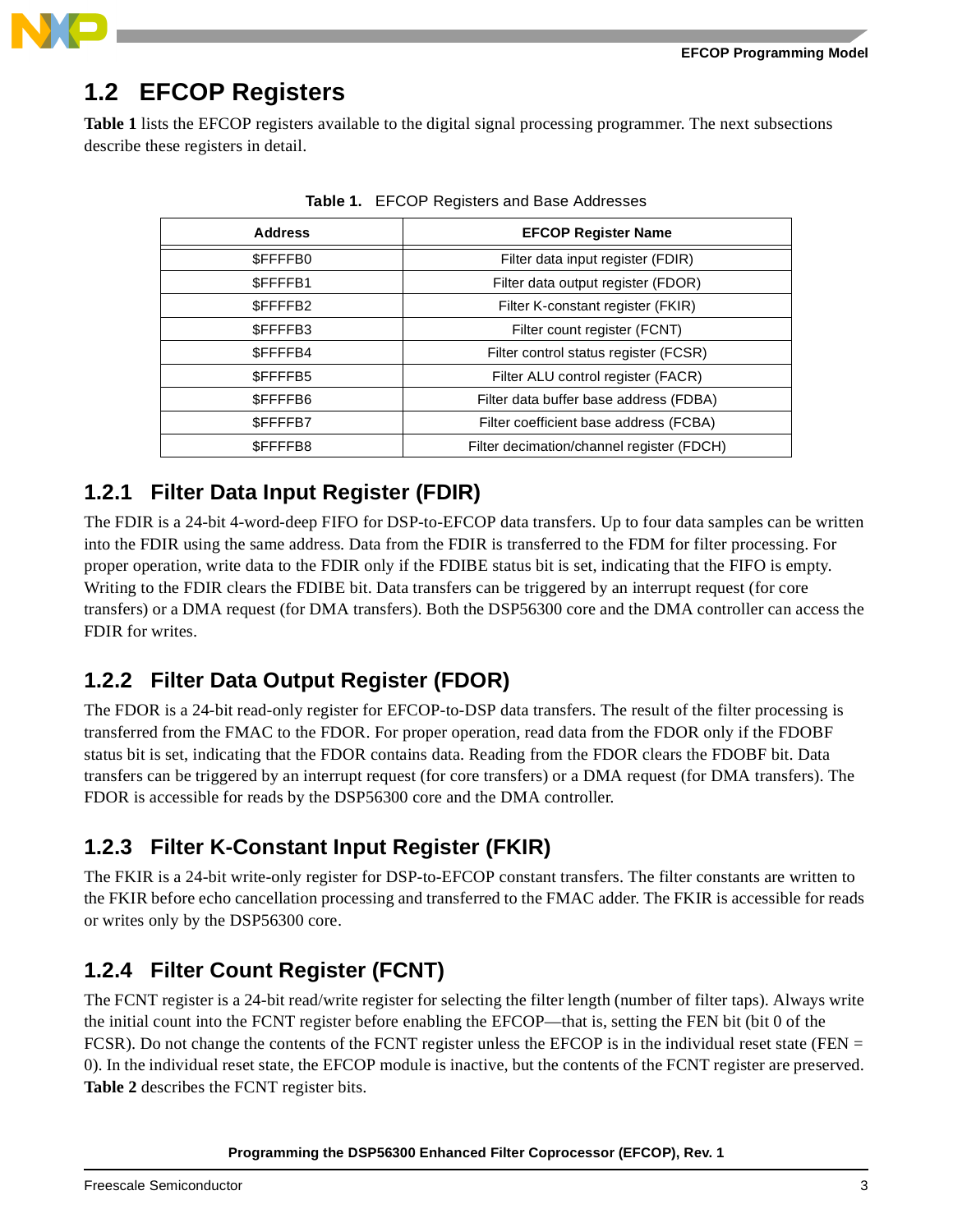<span id="page-3-0"></span>

| <b>Bit Number</b> | Mnemonic    | Value | <b>Function</b>                                                                 |
|-------------------|-------------|-------|---------------------------------------------------------------------------------|
| $23 - 12$         |             |       | These bits are reserved and should be written with 0                            |
| $11 - 0$          | <b>FCNT</b> |       | <b>Filter Count</b>                                                             |
|                   |             |       | These bits should be written with the number of coefficient values<br>minus one |

**Table 2.** FCNT Register Bits

# **1.2.5 EFCOP Control Status Register (FCSR)**

The FCSR is a 24-bit read/write register by which the DSP56300 core controls the main operation modes of the EFCOP and monitors the EFCOP status. All FCSR bits are cleared after hardware and software reset. To ensure proper operation, do not change the FCSR bits unless the EFCOP is in individual reset state (i.e., FEN = 0) except FEN, FDIOE, FDIIE, FUPD, and FADP. **[Table 3](#page-3-1)** describes the FCSR bits.

<span id="page-3-1"></span>

| <b>Bit Number</b> | <b>Mnemonic</b> | Value       | <b>Function</b>                                                                                           |
|-------------------|-----------------|-------------|-----------------------------------------------------------------------------------------------------------|
| $23 - 16$         |                 |             | These bits are reserved and should be written with 0                                                      |
| 15                | <b>FDOBF</b>    |             | Filter Data Output Buffer Full - status bit                                                               |
|                   |                 | $\mathbf 0$ | FDOR is empty                                                                                             |
|                   |                 | 1           | FDOR is full and ready to be read by the Core or DMA                                                      |
| 14                | <b>FDIBE</b>    |             | Filter Data Input Buffer Empty - status bit                                                               |
|                   |                 | $\Omega$    | FDIR is full                                                                                              |
|                   |                 | 1           | FDIR is empty and ready to be written to by the Core or DMA                                               |
| 13                | <b>FCONT</b>    |             | Filter Contention - sticky status bit                                                                     |
|                   |                 | $\Omega$    | Memory contention has not occurred                                                                        |
|                   |                 | 1           | Memory contention occurred between the Core and the EFCOP                                                 |
| 12                | <b>FSAT</b>     |             | Filter Saturation - sticky status bit                                                                     |
|                   |                 | $\Omega$    | Overflow or underflow has not occurred                                                                    |
|                   |                 | 1           | Overflow or underflow occurred                                                                            |
| 11                | <b>FDOIE</b>    |             | Filter Data Output Interrupt Enable                                                                       |
|                   |                 | $\Omega$    | Interrupt disabled                                                                                        |
|                   |                 | 1           | Interrupt enabled                                                                                         |
| 10                | <b>FDIIE</b>    |             | Filter Data Input Interrupt Enable                                                                        |
|                   |                 | $\mathbf 0$ | Interrupt disabled                                                                                        |
|                   |                 | 1           | Interrupt enabled                                                                                         |
| 9                 |                 |             | This bit is reserved and should be written with 0                                                         |
| 8                 | <b>FSCO</b>     |             | Filter Shared Coefficients mode -valid only in multichannel mode<br>$(FMLC)$ bit in $FCSR = 1$ )          |
|                   |                 | $\mathbf 0$ | Sequential coefficients                                                                                   |
|                   |                 | 1           | Shared coefficients                                                                                       |
| $\overline{7}$    | <b>FPRC</b>     |             | Filter Processing State Initialization mode - valid only with FIR filter<br>type (FLT bit in $FCSR = 0$ ) |
|                   |                 | 0           | Initialization enabled                                                                                    |
|                   |                 | 1           | Initialization disabled                                                                                   |

### **Table 3.** FCSR Bits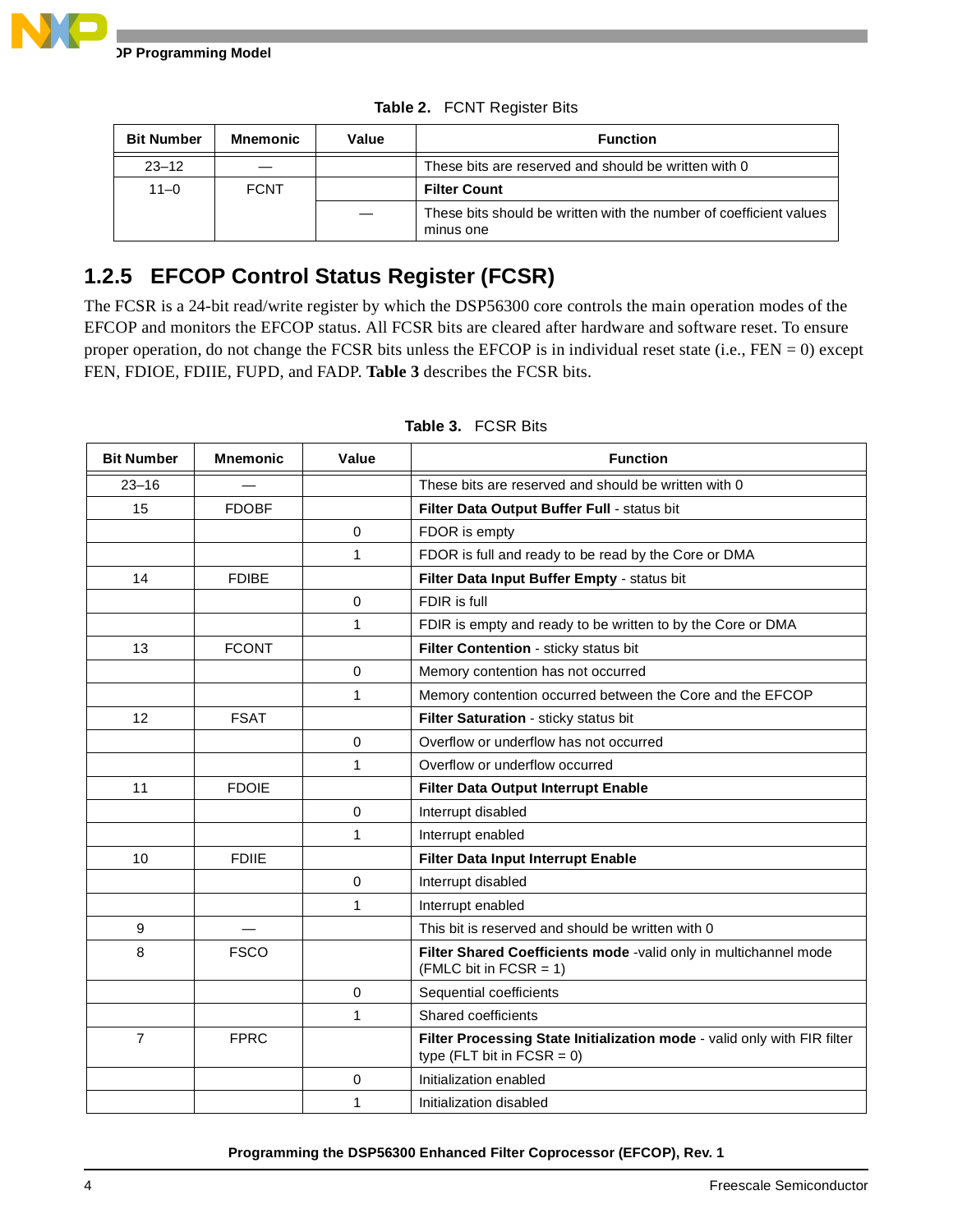

| <b>Bit Number</b> | <b>Mnemonic</b> | Value       | <b>Function</b>                                                                                                                                                                     |
|-------------------|-----------------|-------------|-------------------------------------------------------------------------------------------------------------------------------------------------------------------------------------|
| 6                 | <b>FMLC</b>     |             | Filter Multichannel mode                                                                                                                                                            |
|                   |                 | 0           | Multichannel mode disabled                                                                                                                                                          |
|                   |                 | 1           | Multichannel mode enabled                                                                                                                                                           |
| $5 - 4$           | <b>FOM</b>      |             | Filter Operation mode - valid only with FIR filter type (FLT bit in FCSR<br>$= 0$                                                                                                   |
|                   |                 | $00\,$      | Mode 0: Real FIR filter                                                                                                                                                             |
|                   |                 | 01          | Mode 1: Full complex FIR filter                                                                                                                                                     |
|                   |                 | 10          | Mode 2: Complex FIR filter with alternate real and imaginary outputs                                                                                                                |
|                   |                 | 11          | Mode 3: Magnitude                                                                                                                                                                   |
| 3                 | <b>FUPD</b>     |             | Filter Update - valid only with FIR filter type (FLT bit in FCSR = $0$ ),<br>automatically cleared by the EFCOP and automatically set in adaptive<br>mode (FADP bit in FCSR = $1$ ) |
|                   |                 | $\mathbf 0$ | Coefficient update is complete                                                                                                                                                      |
|                   |                 | 1           | Begin coefficient update                                                                                                                                                            |
| $\overline{2}$    | <b>FADP</b>     |             | Filter Adaptive mode - valid only with FIR filter type (FLT bit in FCSR<br>$= 0$                                                                                                    |
|                   |                 | $\Omega$    | Adaptive mode disabled                                                                                                                                                              |
|                   |                 | 1           | Adaptive mode enabled                                                                                                                                                               |
| 1                 | <b>FLT</b>      |             | <b>Filter Type</b>                                                                                                                                                                  |
|                   |                 | $\mathbf 0$ | FIR filter                                                                                                                                                                          |
|                   |                 | 1           | <b>IIR</b> filter                                                                                                                                                                   |
| 0                 | <b>FEN</b>      |             | <b>Filter Enable</b>                                                                                                                                                                |
|                   |                 | 0           | EFCOP disabled and in the individual reset state                                                                                                                                    |
|                   |                 | 1           | EFCOP enabled                                                                                                                                                                       |

### **Table 3.** FCSR Bits (Continued)

## **1.2.6 EFCOP ALU Control Register (FACR)**

The FACR is a 24-bit read/write register by which the DSP56300 core controls the main operation modes of the EFCOP arithmetic logic unit (ALU). All FACR bits are cleared after hardware and software reset. **[Table 4](#page-4-0)** describes the FACR bits.

<span id="page-4-0"></span>

| <b>Bit Number</b> | Abbrey.     | Value | <b>Function</b>                                                                              |
|-------------------|-------------|-------|----------------------------------------------------------------------------------------------|
| $23 - 7$          |             |       | These bits are reserved and should be written with 0                                         |
| 6                 | <b>FISL</b> |       | Filter Input Scale - scaling in each case is determined by the<br>FSCL[1:0] bits in the FCSR |
|                   |             | 0     | Scale both the IIR feedback terms and the IIR input                                          |
|                   |             |       | Scale only the IIR feedback terms                                                            |
| 5                 | <b>FSA</b>  |       | <b>Filter Sixteen-bit Arithmetic mode</b>                                                    |
|                   |             | 0     | Disables sixteen-bit arithmetic mode                                                         |
|                   |             |       | Enables sixteen-bit arithmetic mode                                                          |
| 4                 | <b>FSM</b>  |       | <b>Filter Saturation mode</b>                                                                |
|                   |             | 0     | Disables saturation mode                                                                     |

### **Table 4.** FACR Bits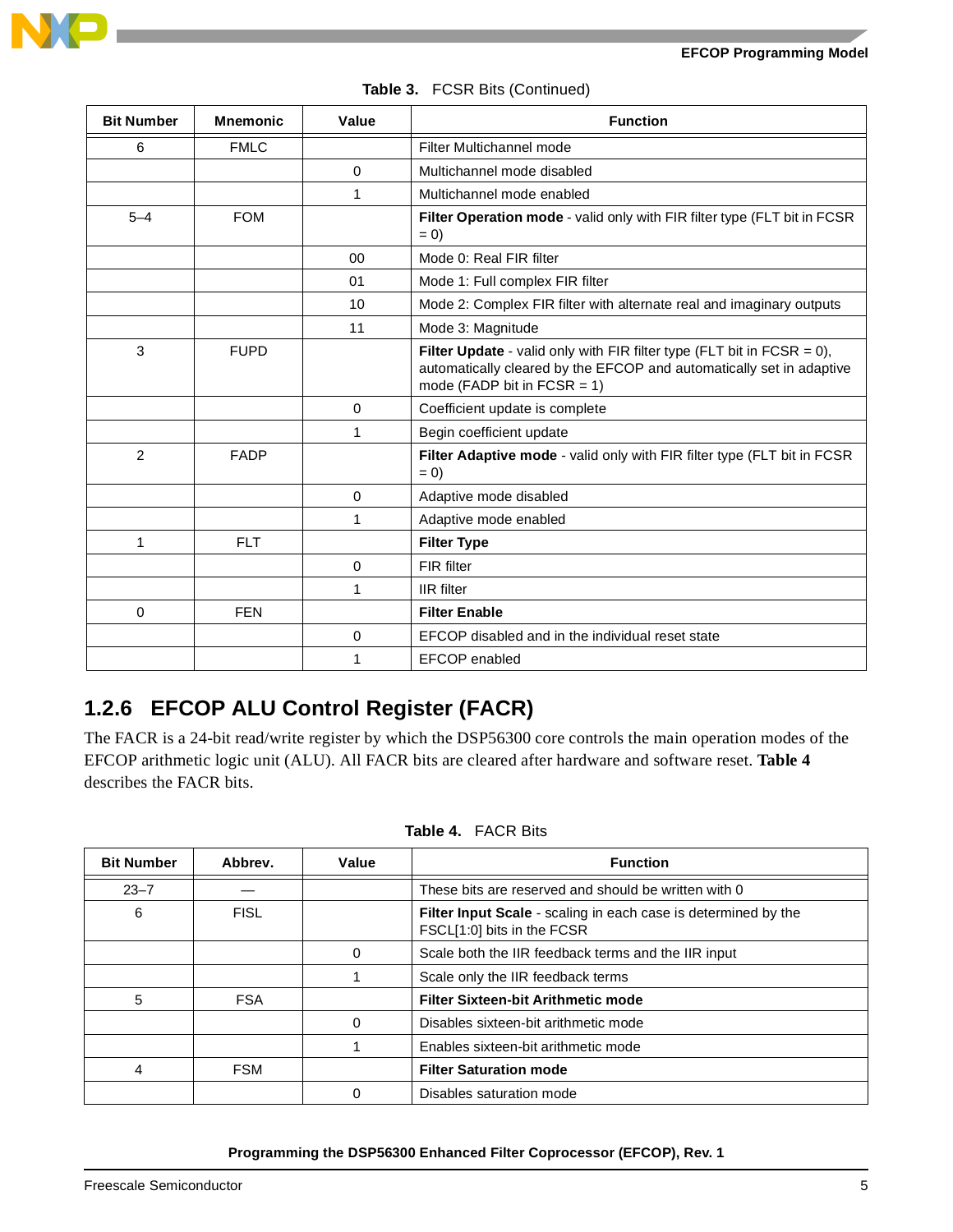

| <b>Bit Number</b> | Abbrev.     | Value | <b>Function</b>                                    |
|-------------------|-------------|-------|----------------------------------------------------|
|                   |             |       | Enables saturation mode                            |
| $3 - 2$           | <b>FRM</b>  |       | <b>Filter Rounding mode</b>                        |
|                   |             | 00    | Convergent rounding                                |
|                   |             | 01    | Twos complement rounding                           |
|                   |             | 10    | Truncation (no rounding)                           |
|                   |             | 11    | Reserved                                           |
| $1 - 0$           | <b>FSCL</b> |       | <b>Filter Scaling</b>                              |
|                   |             | 00    | Scaling factor = $1$ (no shift)                    |
|                   |             | 01    | Scaling factor = $8$ (3-bit arithmetic left shift) |
|                   |             | 10    | Scaling factor = 16 (4-bit arithmetic left shift)  |
|                   |             | 11    | Reserved                                           |

**Table 4.** FACR Bits (Continued)

### **1.2.7 EFCOP Data Base Address (FDBA)**

The FDBA is a 16-bit read/write counter register used as an address pointer to the EFCOP FDM bank. The FDBA points to the location to write the next data sample. The FDBA points to a modulo delay buffer of size M, defined by the filter length  $(M = FCNT[11:0] + 1)$ . The address range of this modulo delay buffer is defined by lower and upper address boundaries. The lower address boundary is the FDBA value with 0s in the k LSBs, where  $2^k \ge M \ge$  $2^{k-1}$ , and therefore must be a multiple of  $2^k$ . The upper boundary is equal to the lower boundary plus  $(M - 1)$ . Since  $M \leq 2^k$  once M is chosen (FCNT is assigned), the sequential series of data memory blocks (each of length  $2^k$ ) is created where multiple circular buffers for multichannel filtering can be located. If  $M < 2<sup>k</sup>$ , there is a space between sequential circular buffers of  $2^k$  - M. The address pointer is not required to start at the lower address boundary or to end on the upper address boundary. It can point anywhere within the defined modulo address range. If the data address pointer (FDBA) increments and reaches the upper boundary of the modulo buffer, it wraps around to the lower boundary.

## **1.2.8 EFCOP Coefficient Base Address (FCBA)**

The FCBA is a 16-bit read/write counter register used as an address pointer to the EFCOP FCM bank. The FCBA points to the first location of the coefficient table. The FCBA points to a modulo buffer of size M, defined by the filter length ( $M = FCNT[11:0] + 1$ ). The address range of this modulo buffer is defined by lower and upper address boundaries. The lower address boundary is the FCBA value with 0s in the k LSBs, where  $2^k \ge M \ge 2^{k-l}$ , and therefore must be a multiple of  $2^k$ . The upper boundary is equal to the lower boundary plus (M – 1). Since  $M \leq 2^k$ once M is chosen (FCNT is assigned), the sequential series of coefficient memory blocks (each of length  $2^k$ ) is created where multiple circular buffers for multichannel filtering can be located. If  $M < 2<sup>k</sup>$ , there is a space between sequential circular buffers of  $2^k$  - M. The FCBA address pointer must be assigned to the lower address boundary (must have k 0s in its LSBs). In a compute session, the coefficient address pointer always starts at the lower boundary and ends at the upper address boundary. Therefore, reading FCBA always gives the value of the lower address boundary.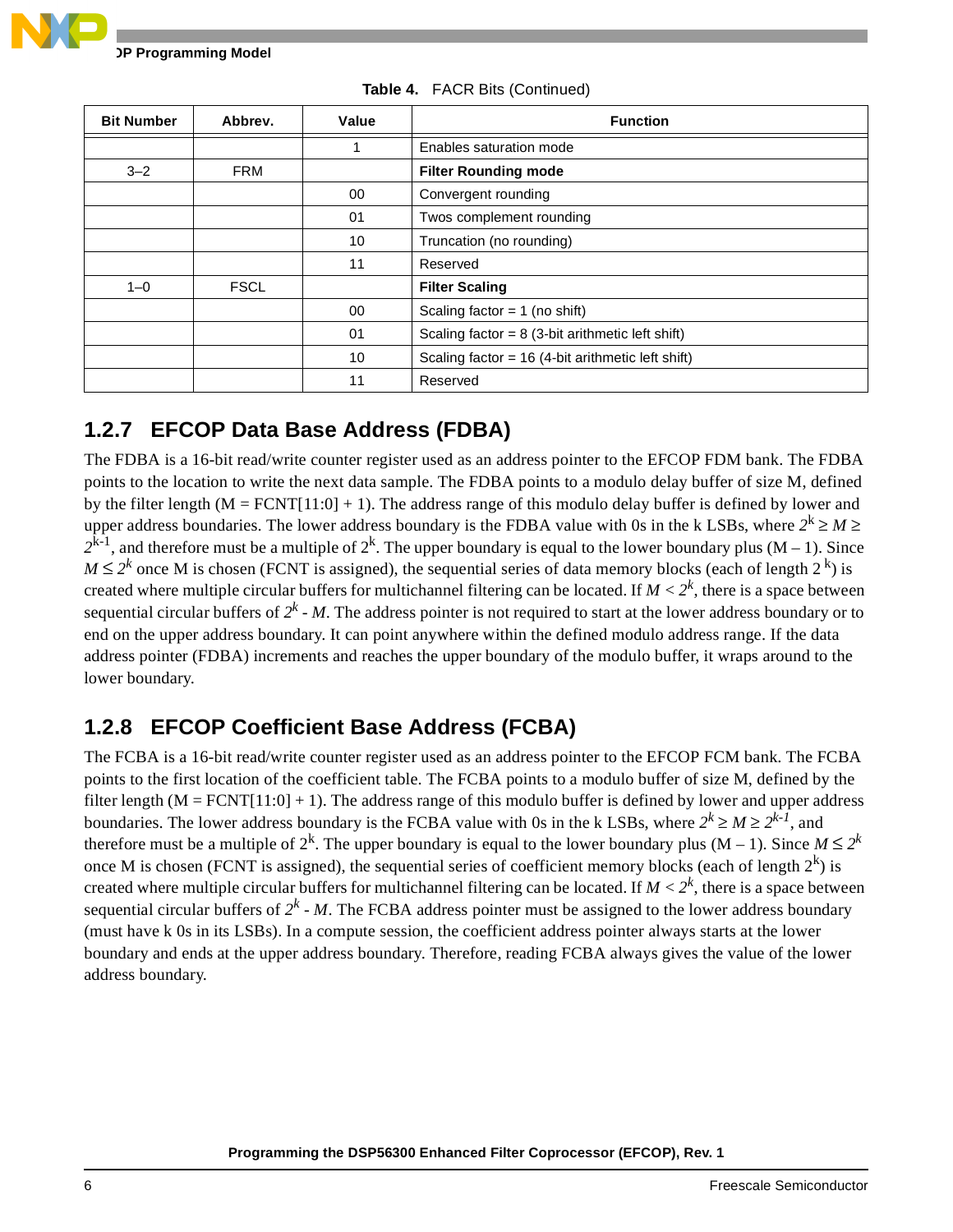

### **1.2.9 Decimation/Channel Count Register (FDCH)**

The FDCH is a 24-bit read/write register for setting the number of channels used in multichannel mode and setting the decimation ratio in FIR filter mode. FDCH should be written before the EFCOP is enabled—that is, setting the FEN bit (bit 0 of the FCSR). FDCH should be changed only when the EFCOP is in the individual reset state (FEN  $= 0$ ). Otherwise, improper operation may result. In the individual reset state, the EFCOP module is inactive, but the contents of the FDCH register are preserved. **[Table 5](#page-6-0)** describes the FDCH bits.

<span id="page-6-0"></span>

| <b>Bit Number</b> | Abbrev.     | Value | <b>Function</b>                                                                    |
|-------------------|-------------|-------|------------------------------------------------------------------------------------|
| $23 - 12$         |             |       | These bits are reserved and should be written with 0                               |
| $11 - 8$          | <b>FDCM</b> |       | <b>Filter Decimation</b>                                                           |
|                   |             |       | These bits should be written with the decimation factor minus one                  |
| 7–6               |             |       | These bits are reserved and should be written with 0                               |
| $5 - 0$           | <b>FCHL</b> |       | <b>Filter Channels</b> - valid only in multichannel mode (FMLC bit of FCSR $= 1$ ) |
|                   |             |       | These bits should be written with the number of channels minus one                 |

**Table 5.** FDCH Register Bits

# **2 IIR Filter Example**

This section describes how to implement a complete infinite impulse response (IIR) filter using the EFCOP. It gives the theoretical background, the filter design, the example code, and the results of the example filter.

### **2.1 IIR Filter Theory**

<span id="page-6-1"></span>The difference equation for an IIR filter is:

 **Equation 1**

$$
y(n) = \sum_{i=0}^{N} B_i x(n-i) + \sum_{j=1}^{M} A_j y(n-j)
$$

where  $x(n)$  is the filter input at time *n*,  $y(n)$  is the filter output at time *n*, *N* is the number of feed-forward filter coefficients minus one,  $B_i$  are the feed-forward filter coefficients,  $M$  is the number of feed-back filter coefficients, and *A j* are the feed-back filter coefficients.

**[Equation 1](#page-6-1)** can be rewritten as:

$$
w(n) = \sum_{i=0}^{N} B_i x(n-i)
$$

 **Equation 2**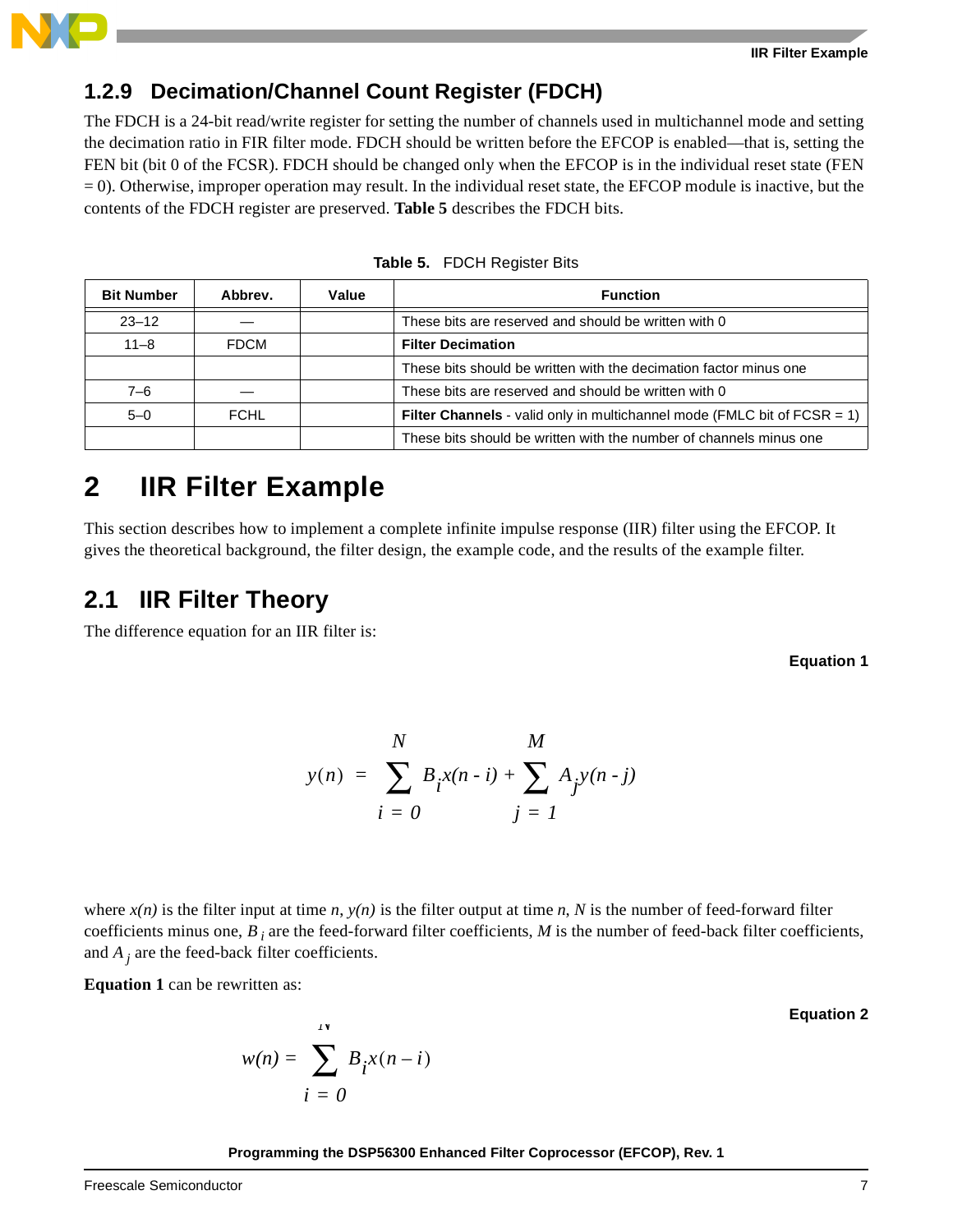

and

 **Equation 3**

$$
y(n) = S\left(w(n) + \sum_{j=1}^{M} A_j y(n-j)\right)
$$

where all the coefficients are scaled down by *S*. The block diagram of Equation 2 and Equation 3 is shown in **[Figure 2](#page-7-0)**.

The EFCOP implements an IIR filter using the logic of **[Figure 2](#page-7-0)**. First, an FIR mode session calculates *w(n)* using Equation 2 and  $x(n)$  as the input. Then, an IIR mode session calculates  $y(n)$  using Equation 3 and  $w(n)$  as the input.



**Figure 2.** General IIR Block Diagram

# <span id="page-7-2"></span><span id="page-7-0"></span>**2.2 IIR Filter Design**

<span id="page-7-1"></span>This example implements a butterworth lowpass filter with  $M = N = 3$  and a cut-off frequency of 0.8W<sub>n</sub>, where W<sub>n</sub> is half the sampling rate. The filter coefficients for these design parameters (determined using Matlab) are shown in **[Table 6](#page-7-1)**.

**Table 6.** Example Filter Coefficients

| $B_0 = 0.5276$ |                 |
|----------------|-----------------|
| $B_1 = 1.5829$ | $A_1 = -1.7600$ |
| $B_2$ = 1.5829 | $A_2 = -1.1829$ |
| $B_3 = 0.5276$ | $A_3 = -0.2781$ |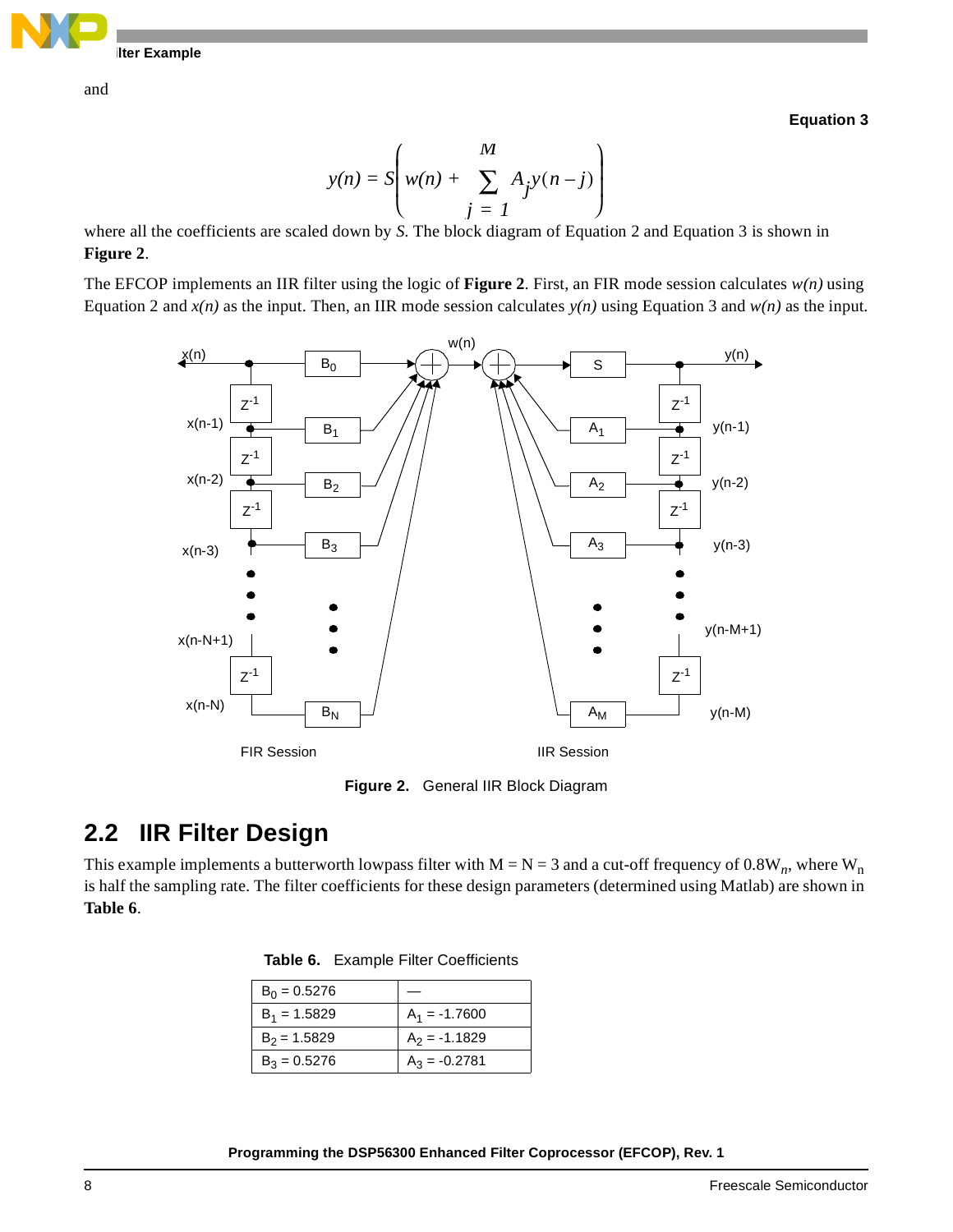

<span id="page-8-0"></span>Many of these coefficients have magnitudes greater than 1, which cannot be expressed in the DSP's fixed point numerical representation. Thus, the coefficients are scaled down by eight before they are used with the EFCOP and the EFCOP scaling factor bits are set to scale up the output of the IIR filter by eight. **[Table 7](#page-8-0)** shows the scaled coefficients.

**Table 7.** Scaled Example Coefficients

| $B_0 = 0.0660$ |                 |
|----------------|-----------------|
| $B_1 = 0.1979$ | $A_1 = -0.2200$ |
| $B_2 = 0.1979$ | $A_2 = -0.1479$ |
| $B_3 = 0.0660$ | $A_3 = -0.0348$ |

**[Figure 3](#page-8-1)** shows the block diagram for this example.





# <span id="page-8-1"></span>**2.3 IIR Filter Example Code**

The IIR filter example code is divided into four sections:

- Initialize the constants
- Implement the FIR filter session
- Implement the IIR filter session
- Initialize the filter input, coefficients, and taps

### <span id="page-8-2"></span>**2.3.1 Initialization of Constants**

The first section of the code, shown in **[Example 1](#page-10-0)**, initializes the filter constants and defines the constants to control the EFCOP and DMA data transfers. The input/output equate and interrupt equate files are included. The following memory address locations are initialized:

| START   | Start of the program.                                           |
|---------|-----------------------------------------------------------------|
| INPUT   | Input data $x(n)$ .                                             |
| FIR OUT | Output of the FIR session and input of the IIR session $w(n)$ . |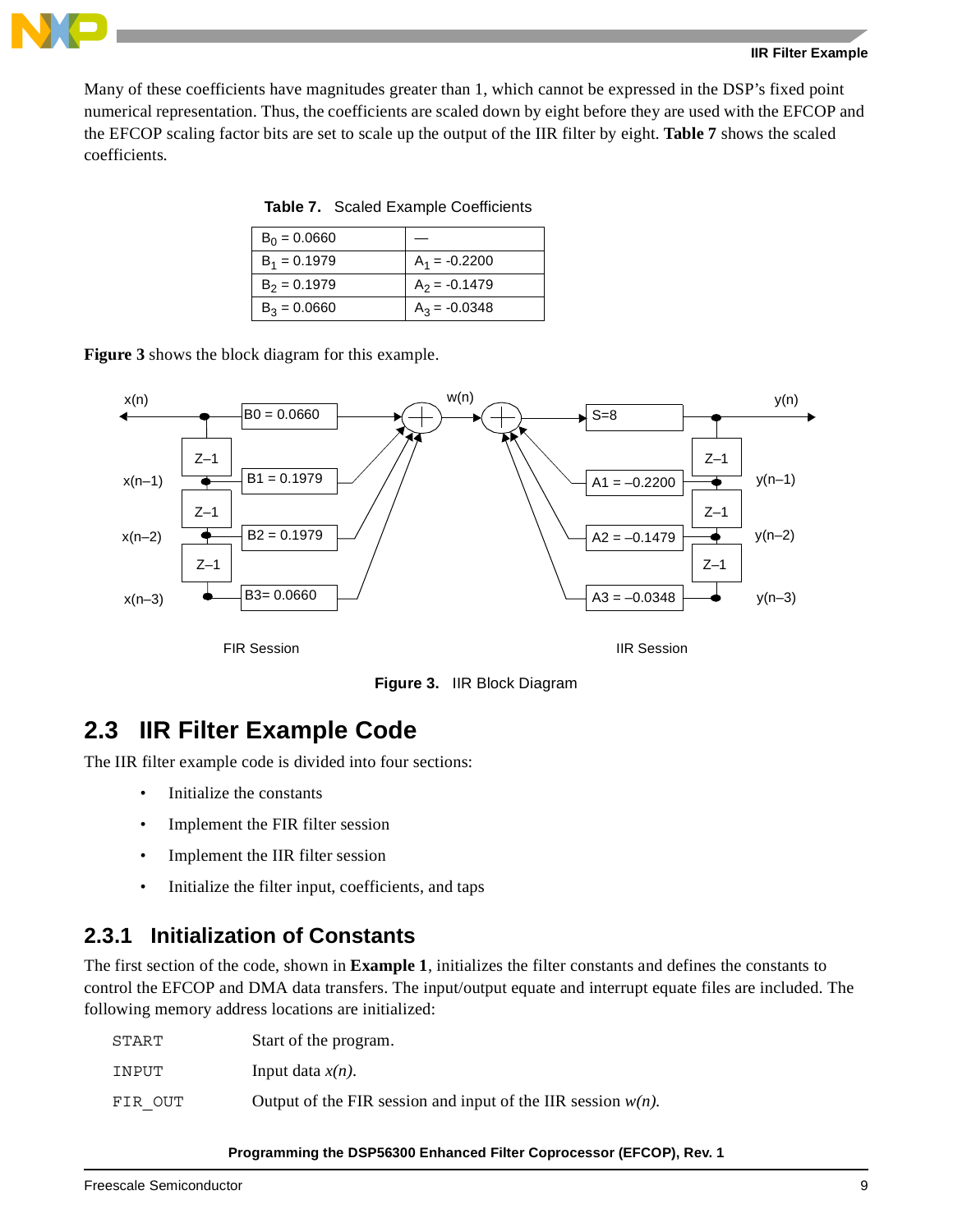**Ilter Example** 

| OUTPUT   | Output of the IIR session $y(n)$ .                                               |
|----------|----------------------------------------------------------------------------------|
| FIR FDBA | Memory address pointers for the FIR and IIR filter data and coefficient buffers. |
| IIR FDBA | These constants are written to the EFCOP data buffer base address (FDBA) and     |
| FIR FCBA | the EFCOP coefficient buffer base address (FCBA). The EFCOP shares the           |
| IIR FCBA | lowest 4K memory locations of X and Y memory with the DSP core for the data and  |
|          | coefficient buffers, respectively.                                               |

The constant initialization section defines the following constants to control the EFCOP:

| FIR FCSR | Written to the EFCOP control status register (FCSR) to control the main operation modes<br>of the EFCOP. This constant configures the EFCOP in real FIR filter mode with<br>processing initialization disabled, and it sets the EFCOP enable bit for the FIR filter<br>session. |
|----------|---------------------------------------------------------------------------------------------------------------------------------------------------------------------------------------------------------------------------------------------------------------------------------|
| IIR FCSR | Written to the EFCOP control status register (FCSR) to control the main operation modes<br>of the EFCOP. This constant configures the EFCOP in IIR filter mode, and it sets the<br>EFCOP enable bit for the IIR filter session.                                                 |
| IIR FACR | Written to the EFCOP ALU control register (FACR) to control the main operation of the<br>EFCOP ALU for the IIR filter session. The IIR FACR constant sets the scaling factor of<br>the IIR filter output to eight.                                                              |
| FIR LEN  | Defines the filter length. FIR LEN is set to four because there are four FIR (feed-<br>forward) filter coefficients, $B_i$ , $i=03$ for this example. FIR LEN – 1 is written to the<br>EFCOP filter count register (FCNT) for the FIR filter session.                           |
| IIR LEN  | Defines the filter length. IIR LEN is set to three because there are three IIR (feed-back)<br>filter coefficients, $A_i$ , $j=13$ for this example. IIR_LEN – 1 is written to the FCNT<br>register for the IIR filter session.                                                  |

The constant initialization section also defines constants to control the DMA transfers. The code uses two DMA channels, channel 0 to transfer the input data to EFCOP data input register (FDIR) and channel 1 to transfer the output data from the EFCOP data output register (FDOR).

| FIR NUMIN | Written to DMA counter register 0 (DCO0) to set the number of DMA transfers to FDIR<br>for the FIR session. |
|-----------|-------------------------------------------------------------------------------------------------------------|
| IIR NUMIN | Written to DMA counter register 0 (DCO0) to set the number of DMA transfers to FDIR<br>for the IIR session. |

Because FDIR is a 4-word-deep register, mode B of the DMA transfers four input words at a time to FDIR. With mode B, DOC0 is separated into two sections: DCOL (bits 0–11) and DCOH (bits 12–23). DCOH is set to the number of transfers minus one. DCOL is set to the number of words in each transfer minus one. The input file for this example has 1024 points. Thus, DOCH is set to 255 (or \$0FF) and DCOL is set to 3. The total number of words transferred is equal to  $(255 + 1) * (3 + 1) = 1024$ .

| Written to DCO1 to set the number of DMA transfers from FDOR for the FIR session.<br>FIR NUMOUT |  |
|-------------------------------------------------------------------------------------------------|--|
|-------------------------------------------------------------------------------------------------|--|

IIR NUMOUT Written to DCO1 to set the number of DMA transfers from FDOR for the IIR filter session.

Because FDOR is one word deep, mode A of the DMA transfers one output word at a time from FDOR. With mode A, DCO1 is set to the number of DMA transfers minus one. Thus, FIR\_NUMOUT and IIR\_NUMOUT are set to the number of output values minus one, or 1023 (or \$3FF).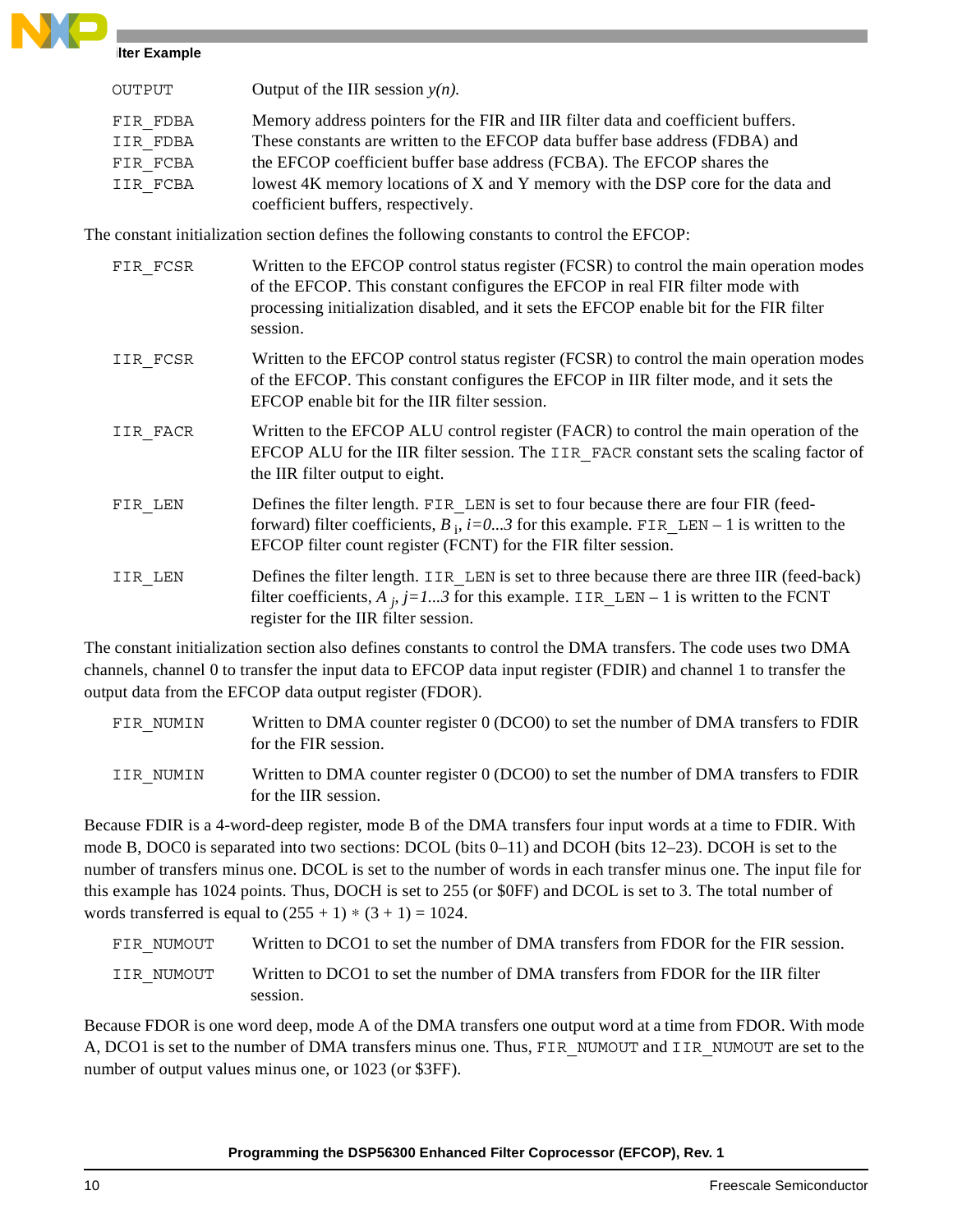**Example 1.** IIR Filter Constant Initialization

<span id="page-10-0"></span>

| nolist         |                      |                                                                        |
|----------------|----------------------|------------------------------------------------------------------------|
|                | INCLUDE "ioequ.asm"  |                                                                        |
|                | INCLUDE "integu.asm" |                                                                        |
| list           |                      |                                                                        |
|                |                      |                                                                        |
|                | CONSTANTS            |                                                                        |
|                |                      |                                                                        |
| START          |                      | equ \$100        ; Main program starting address                       |
| INPUT          |                      | equ \$2000 ; FIR session source address                                |
|                |                      | FIR OUT equ \$1000 ; FIR session destination address                   |
| OUTPUT         |                      | equ \$3000       ; IIR session destination address                     |
| FIR FDBA equ 0 |                      | ; FIR Data Start Address x:\$0                                         |
|                |                      | IIR FDBA equ 100 ; IIR Data Start Address x:\$100                      |
| FIR FCBA equ 0 |                      | ; FIR Coeff Start Address y:\$0                                        |
|                | IIR FCBA equ 100     | ; IIR Coeff Start Address y:\$100                                      |
|                |                      | FIR FCSR equ \$081 ; Enable EFCOP FIR Mode 0                           |
|                |                      | IIR FCSR equ \$003 ; Enable EFCOP IIR Mode 0                           |
|                |                      | IIR FACR equ \$001 ; Enable EFCOP IIR Scale by 8 Mode                  |
| FIR LEN        |                      | equ 4 (a) ; EFCOP FIR length                                           |
|                |                      | IIR LEN equ 3 (b) FECOP IIR length                                     |
|                |                      | FIR NUMIN equ \$0FF003 ; DMA0 Count (256*4=1024 word xfers) FIR inputs |
|                |                      | FIR NUMOUT equ \$3FF ; DMA1 Count (1024 word xfers) FIR outputs        |
| IIR NUMIN      |                      | equ \$0FF003 $\qquad$ ; DMA0 Count (256*4=1024 word xfers) IIR inputs  |
| IIR NUMOUT     | equ \$3FF            | ; DMA1 Count (1024 word xfers) IIR outputs                             |

### **2.3.2 FIR Filter Session**

The second part of the code, shown in **[Example 2](#page-12-0)**, implements the FIR filter session and calculates  $w(n)$  from Equation 2. The reset vector is set to the beginning of the program. The FIR\_LEN, FIR\_FDBA, and FIR\_FCBA constants are written to the appropriate EFCOP registers, as described in Section [2.3.1, "Initialization of](#page-8-2)  [Constants."](#page-8-2) FIR\_FCSR is written to the FCSR to enable the EFCOP.

Channel 0 of the DMA transfers the input data from memory to the FDIR four words at a time. **[Figure 4](#page-11-0)** shows how the DMA transfer is completed. The DMA is initialized to complete this transfer as follows:

- *Identify the source of the data transfer*. The memory address location of the input data, INPUT, is written to the DMA source address register for channel 0 (DSR0).
- *Identify the destination of the data transfers*. The memory-mapped address location of the FDIR is written to the DMA destination address register for channel 0 (DDR0).
- *Specify the number of data transfers*. FIR NUMIN, which is described in Section 2.3.1, "Initialization" [of Constants." i](#page-8-2)s written to DCO0.
- *Designate the offset increment.* The DMA offset register 0 (DOR0) is used with mode B to increment the DMA source address register after each transfer. For this example, the input data is stored sequentially in memory. Therefore, DOR0 is written with the number 1 to increment the DMA source address register by one after each transfer.
- *Specify the transfer properties.* The DMA control register for channel 0 (DCR0) controls the DMA channel 0 operation. The value written to DCR0 sets the transfer to trigger from the EFCOP input buffer empty request. This value also sets the source transfer to mode to B using the offset register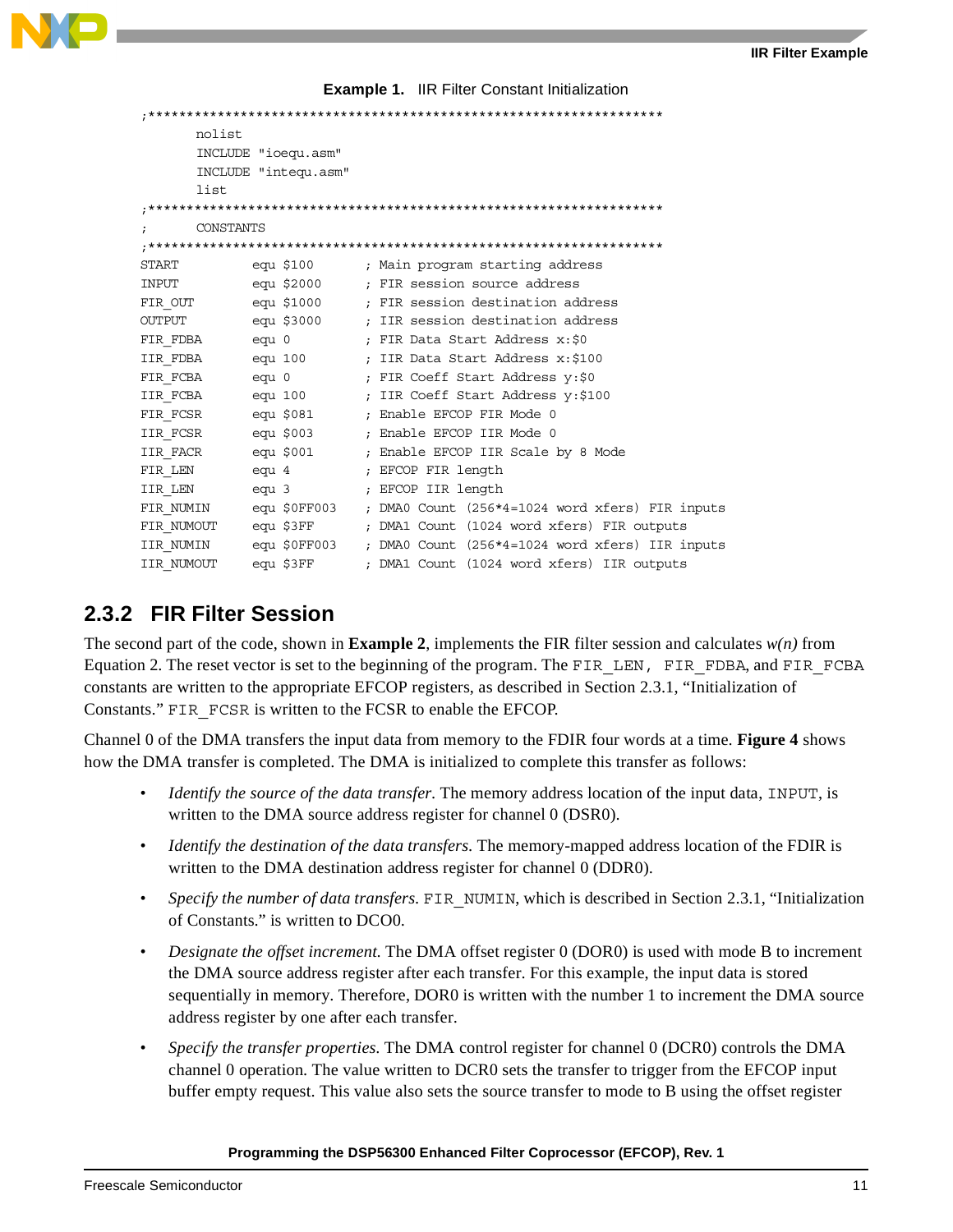

DOR0. The destination transfer mode is set to A with no updating of the destination register because the input data should always be transferred to the FDIR. The source memory space is set to X memory because the input data is stored in X memory, as discussed in Section [2.3.4, "Coefficients, Taps, and](#page-14-0)  [Input."](#page-14-0) The destination memory space is set to Y memory because all EFCOP registers including FDIR are mapped to internal Y I/O memory. Finally, DMA channel 0 is enabled.



**Figure 4.** DMA Channel 0 Transfer

<span id="page-11-0"></span>Channel 1 of the DMA transfers the output data from the FDOR to memory. **[Figure 5](#page-12-1)** shows how the DMA transfer is completed. The DMA is initialized to complete this transfer as follows:

- *Identify the source of the data transfer.* The memory-mapped address location of the FDOR is written to the DMA source address register for channel 1 (DSR1).
- *Identify the destination of the data transfer.* The memory address location of the FIR output data, FIR OUT, is written to the DMA destination address register for channel 1 (DDR1).
- *Specify the number of data transfers.* FIR NUMOUT, which is described in [Section](#page-8-2) 2.3.1, ["Initialization of Constants."](#page-8-2) is written to DCO1.
- *Specify the transfer properties*. The DMA control register for channel 1 (DCR1) controls the DMA channel 1 operation. The value written to DCR1 sets the transfer to trigger from the EFCOP output buffer full request. This value also sets the source transfer to mode to A with no updating of the source register because the output data should always be transferred from FDOR. The destination transfer mode is set to A with post increment by one because the output data is stored sequentially to memory. The source memory space is set to Y memory because all EFCOP registers including FDOR are mapped to internal Y I/O memory. The destination memory space is set to X memory because the FIR output data is stored in X memory. Finally, DMA channel 1 is enabled.

Bits 0 and 1 of the DMA status register (DSTR) are set when the last word is stored in the destination and channel operation completes for channels 0 and 1, respectively. The program polls these bits and waits until the DMA transfers complete before continuing. Finally, the EFCOP is put into personal reset mode by clearing FCSR so that the EFCOP can be programmed for the IIR filter session.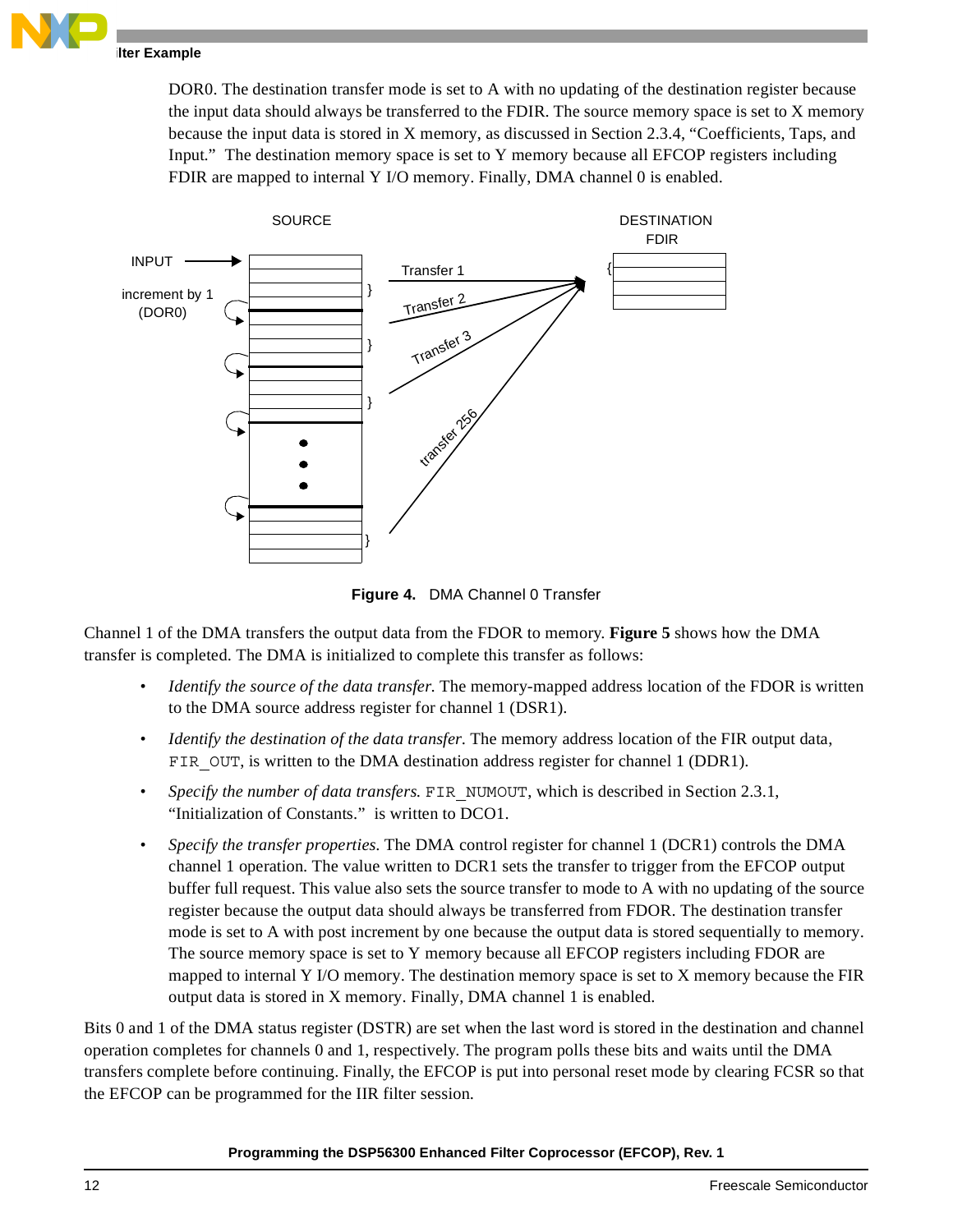



**Figure 5.** DMA Channel 1 Transfer

|  | <b>Example 2. FIR Filter Session Code</b> |  |
|--|-------------------------------------------|--|
|--|-------------------------------------------|--|

```
;********************************************************************
            FIR Filter Section
               ;********************************************************************
      org P:0
      jmp START
      org P:START
      movep #FIR_LEN-1, y:M_FCNT ; FIR length
      movep #FIR_FDBA, y:M_FDBA ; FIR Data Start Address
      movep #FIR_FCBA, y:M_FCBA ; FIR Coeff Start Address
      movep #FIR_FCSR, y:M_FCSR ; Enable EFCOP
; DMA 0 init to input DATA to EFCOP
      movep #INPUT, x: M DSR0 ; DMA source is the INPUT data buffer
      movep #M_FDIR,x:M_DDR0 ; DMA destination is the EFCOP input register
      movep #FIR_NUMIN,x:M_DCO0 ; DMA count in mode B
      movep #$1,x:M DOR0 ; DMA offset is 1
      movep #$94AA04,x:M_DCR0 ; DMA control req with line mode FDIBE request
; DMA 1 init to output DATA from EFCOP
      movep #M_FDOR,x:M_DSR1 ; DMA source is the EFCOP output register
      movep #FIR_OUT,x:M_DDR1 ; DMA destination is the FIR_OUT data buffer
      movep #FIR_NUMOUT, x:M_DCO1 ; DMA count
      movep #$8EB2C1, x: MDCR1 ; DMA control register with FDOBF request
      jclr #0, x: M DSTR, * ; Wait till DMA 0 ends
      jclr #1,x:M_DSTR,* ; Wait till DMA 1 ends
      movep #$000, y:M_FCSR ; Reset EFCOP
```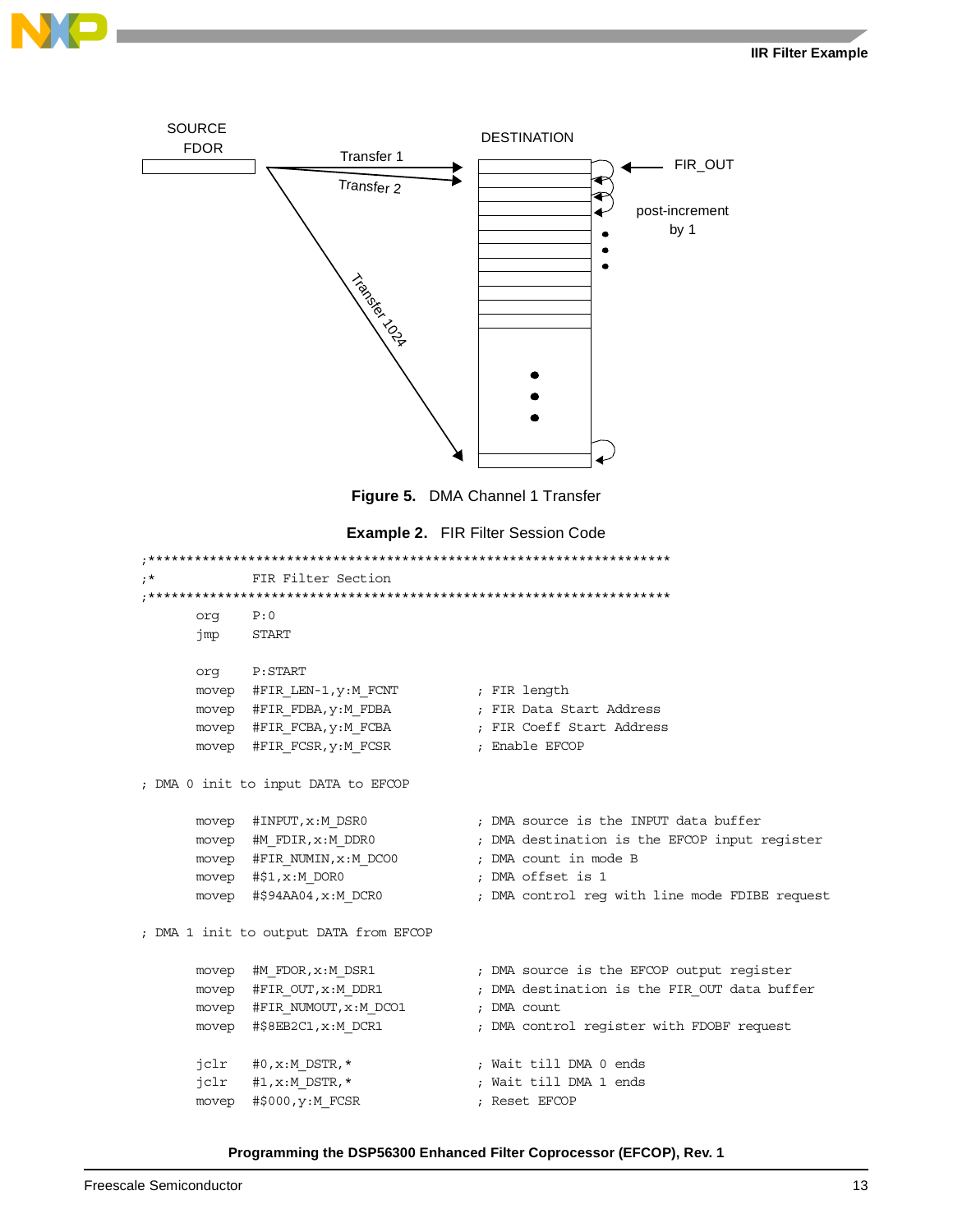

### **2.3.3 IIR Filter Session**

The third part of the code, shown in **[Example 3](#page-14-1)**, implements the IIR filter session and calculates  $y(n)$  from Equation 3. The IIR\_LEN, IIR\_FDBA, IIR\_FCBA, and IIR\_FACR constants are written to the appropriate EFCOP registers, as described in Section [2.3.1, "Initialization of Constants."](#page-8-2) IIR\_FCSR is written to the FCSR to enable the EFCOP.

Channel 0 of the DMA transfers the input data from memory to the FDIR, four words at a time. **[Figure 4](#page-11-0)** shows how the DMA transfer is completed except that the source data is located at FIR\_OUT instead of INPUT. The DMA is initialized to complete this transfer as follows:

- *Identify the source of the data transfer*. The memory address location of the input data, in this case FIR OUT, is written to DSR0.
- *Identify the destination of the data transfer*. The memory-mapped address location of the FDIR is written to DDR0.
- *Specify the number of data transfers.* IIR NUMIN, which is described in [Section](#page-8-2) 2.3.1, ["Initialization of Constants." i](#page-8-2)s written to DCO0.
- *Designate the offset increment*. DOR0 is used with mode B to increment the DMA source address register after each transfer. For this example, the input data is stored sequentially in memory. Therefore, DOR0 is written with the number 1 to increment the DMA source address register by one after each transfer.
- *Specify the transfer properties*. DCR0 controls the DMA channel 0 operation. The value written to DCR0 sets the transfer to trigger from the EFCOP input buffer empty request. This value also sets the source transfer to mode B using the offset register DOR0. The destination transfer mode is set to A with no updating of the destination register because the input data should always be transferred to FDIR. The source memory space is set to X memory because the input data is stored in X memory. The destination memory space is set to Y memory because all EFCOP registers including the FDIR are mapped to internal Y I/O memory. Finally, DMA channel 0 is enabled.

Channel 1 of the DMA transfers the output data from FDOR to memory. **[Figure 5](#page-12-1)** shows how the DMA transfer is completed except that the destination data is located at OUTPUT instead of FIR OUT. The DMA is initialized to complete this transfer as follows:

- *Identify the source of the data transfer.* The memory-mapped address location of FDOR is written to the DMA source address register for channel 1 (DSR1).
- *Identify the destination of the data transfer.* The memory address location of the IIR output data, OUTPUT, is written to the DMA destination address register for channel 1 (DDR1).
- *Specify the number of data transfers.* IIR\_NUMOUT, which is described in [Section](#page-8-2) 2.3.1, ["Initialization of Constants." i](#page-8-2)s written to DCO1.
- *Specify the transfer properties.* The DMA control register for channel 1 (DCR1) controls the DMA channel 1 operation. The value written to DCR1 sets the transfer to trigger from the EFCOP output buffer full request. This value also sets the source transfer to mode to A with no updating of the source register because the output data should always be transferred from FDOR. The destination transfer mode is set to A with post increment by one because the output data is stored sequentially to memory. The source memory space is set to Y memory because all EFCOP registers including FDOR are mapped to internal Y I/O memory. The destination memory space is set to X memory because the IIR output data is stored in X memory. Finally, DMA channel 1 is enabled.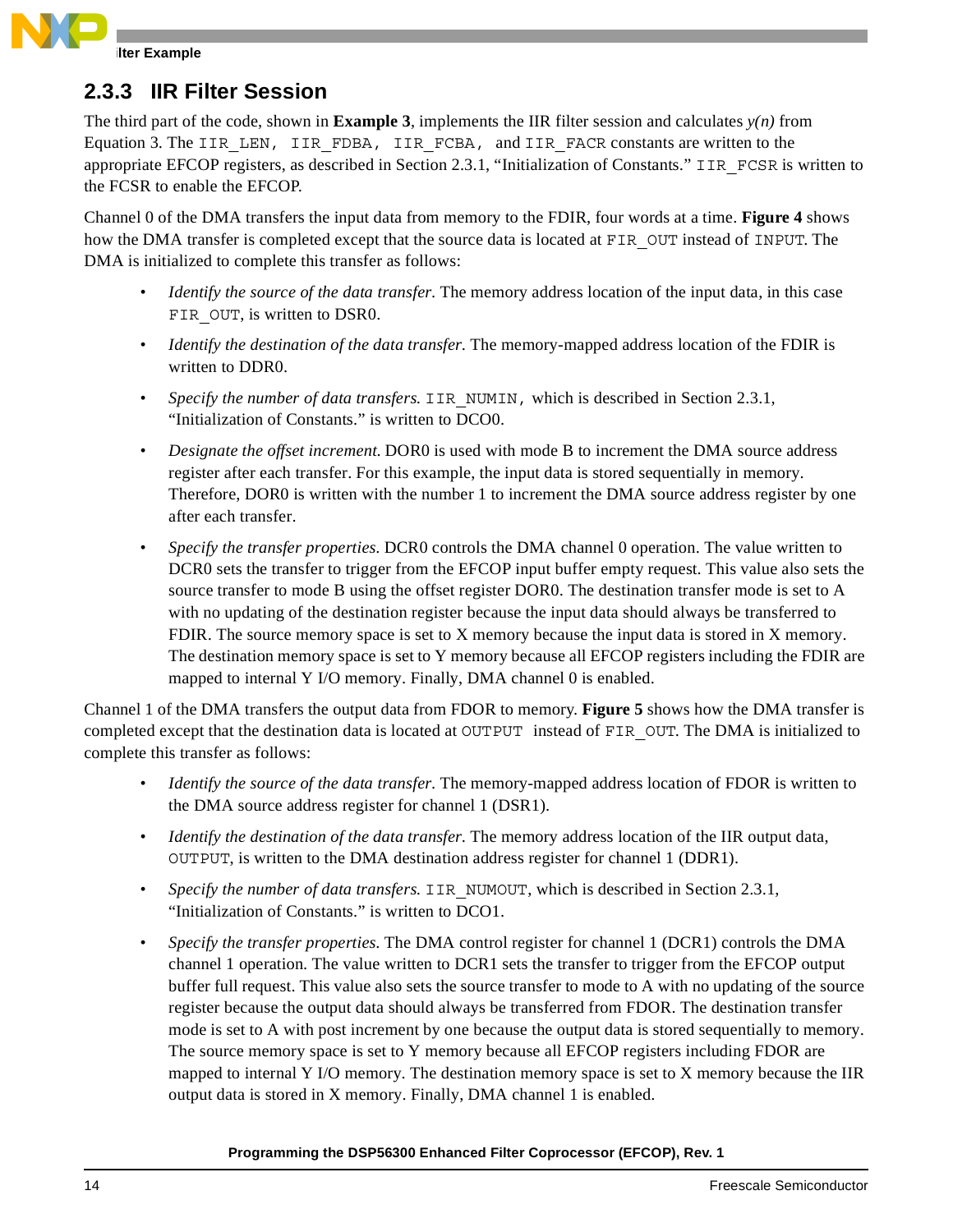



Bits 0 and 1 of the DMA status register (DSTR) are set when the last word is stored in the destination and channel operation completes for channels 0 and 1, respectively. The program polls these bits, and when the DMA transfers complete the program is finished.

| <b>Example 3. IIR Filter Session Code</b> |  |  |  |
|-------------------------------------------|--|--|--|
|-------------------------------------------|--|--|--|

```
;********************************************************************
;* IIR Filter Section
;********************************************************************
      movep #IIR LEN-1, y: M FCNT ; IIR length
     movep #IIR_FDBA, y:M_FDBA ; IIR Data Start Address
     movep #IIR_FCBA, y:M_FCBA ; IIR Coeff. Start Address
     movep #IIR_FACR, y:M_FACR ; IIR Control Register
     movep #IIR_FCSR, y:M_FCSR ; Enable EFCOP
; DMA 0 init to input DATA to EFCOP
     movep #FIR_OUT, x: M_DSR0 ; DMA source is the FIR_OUT data buffer
     movep #M_FDIR,x:M_DDR0 ; DMA destination is the EFCOP input buffer
     movep #IIR_NUMIN,x:M_DCO0 ; DMA count in mode B
     movep #$1,x:M DOR0 ; DMA offset is 1
     movep #$94AA04,x:M_DCR0 ; DMA control req with line mode FDIBE request
; DMA 1 init to output DATA from EFCOP
     movep #M_FDOR, x:M_DSR1 ; DMA source is the EFCOP out reqister
     movep #OUTPUT, x:M_DDR1 ; DMA destination is the OUTPUT data buffer
     movep #IIR_NUMOUT, x:M_DCO1 ; DMA count
     movep #$8EB2C1, x: M DCR1 ; DMA control reg with FDOBF request
      jclr #0,x:M_DSTR,* ; Wait till DMA 0 ends
      jclr #1,x:M_DSTR,* ; Wait till DMA 1 ends
stop_label
      stop
```
### <span id="page-14-0"></span>**2.3.4 Coefficients, Taps, and Input**

The final part of the code, shown in Example 3-4, initializes the coefficients, taps, and input for the filter. The coefficient values are described in Section [2.2, "IIR Filter Design."](#page-7-2) The memory address pointers for the coefficients, FIR\_FCBA and IIR\_FCBA, are defined in Section [2.3.1, "Initialization of Constants."](#page-8-2) The EFCOP shares the lowest 4K memory locations of Y memory with the DSP core for the coefficient buffers. Thus, the coefficients are stored in Y memory. *Notice that the coefficients are stored in reverse order* such that the coefficient with the largest index is stored first and the coefficient with the smallest index is stored last.

The FIR filter taps must be initialized because processing state initialization mode is disabled for the FIR filter in the FIR FCSR constant. Also, the IIR filter taps must be initialized because the EFCOP assumes that the data taps are initialized before the EFCOP is enabled and therefore does not initialize the taps for IIR filter mode. The filter taps are all initialized to zero. This tells the EFCOP that the values of the FIR input  $x(n)$  and the IIR output  $y(n)$  are zero for  $n < 0$ . The number of taps needed for each filter is equal to the number of filter coefficients. The memory address pointers for the taps, FIR\_FDBA and IIR\_FDBA,are defined in Section [2.3.1, "Initialization of](#page-8-2)  [Constants."](#page-8-2) The EFCOP shares the lowest 4K memory locations of X memory with the DSP core for the filter tap buffers. Thus, the filter taps are stored in X memory.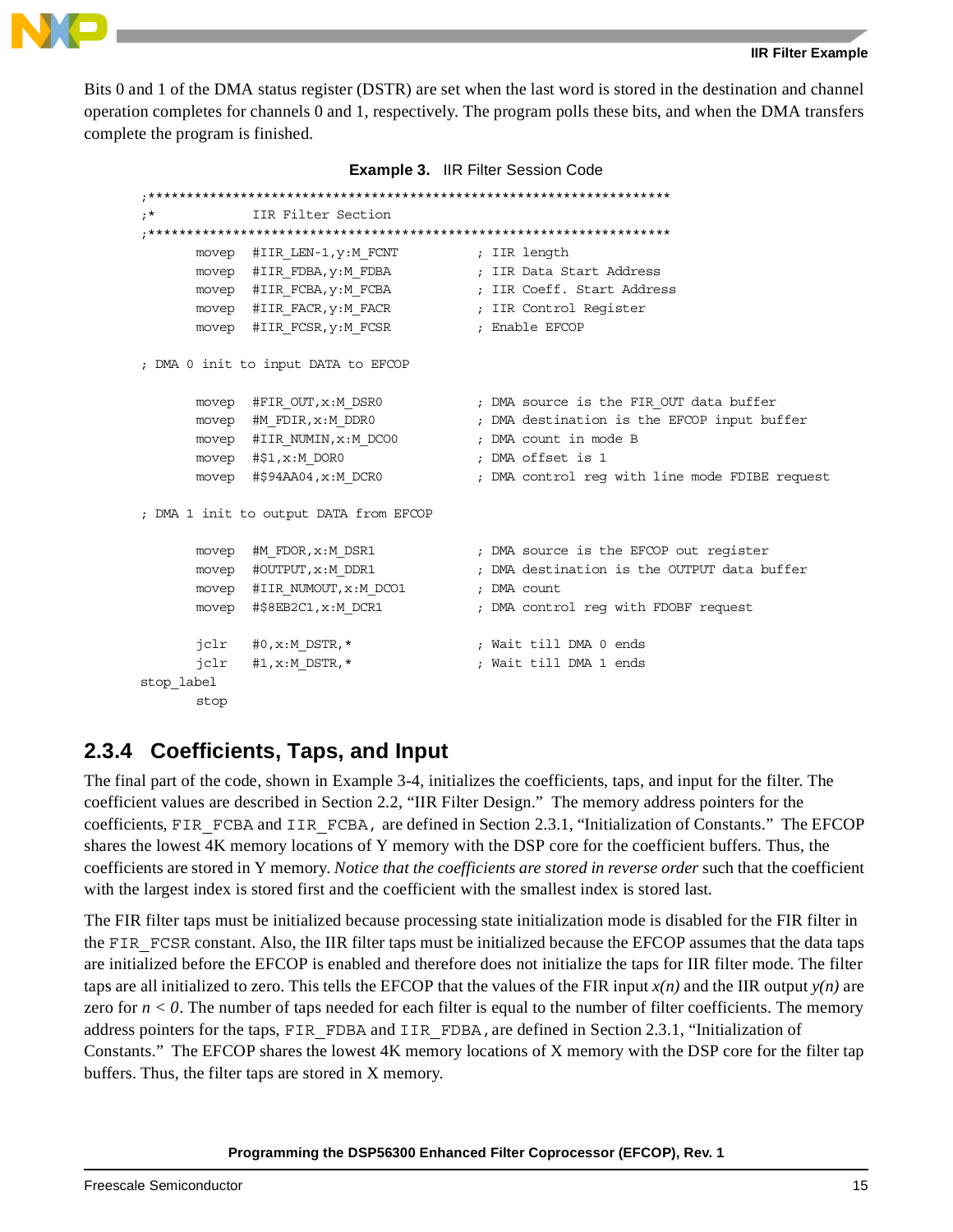

### **Ilter Example**

The last lines of the code specify the input data. The memory address pointer for the input data, INPUT, is defined in Section [2.3.1, "Initialization of Constants."](#page-8-2) The file input.dat, which contains the input data, is included at this memory location. For more information on the input.dat file, consult the next section.

| $; *$ |         | COEFFICIENTS, INPUTS, & TAPS |            |
|-------|---------|------------------------------|------------|
|       |         |                              |            |
|       | org     | y: FIR FCBA                  |            |
|       | dc      | $0.06595304781274$ ; b(3)/8  |            |
|       | dc      | 0.19785914343823             | ; b(2)/8   |
|       | dc      | 0.19785914343823             | ; $b(1)/8$ |
|       | dc      | $0.06595304781274$ ; b(0)/8  |            |
|       |         |                              |            |
|       | org     | y: IIR FCBA                  |            |
|       | dc      | $-0.03475748970432$ ; a(3)/8 |            |
|       | dc      | $-0.14786165775473$ ; a(2)/8 |            |
|       | dc      | $-0.22000523504290$          | ; $a(1)/8$ |
|       |         |                              |            |
|       | org     | x:FIR FDBA                   |            |
|       | dc      | \$000000                     |            |
|       | dc      | \$000000                     |            |
|       | dc      | \$000000                     |            |
|       | dc      | \$000000                     |            |
|       |         |                              |            |
|       | org     | x: IIR FDBA                  |            |
|       | dc      | \$000000                     |            |
|       | dc      | \$000000                     |            |
|       | dc      | \$000000                     |            |
|       |         |                              |            |
|       | orq     | $x$ : INPUT                  |            |
|       |         |                              |            |
|       | INCLUDE | "input.dat"                  |            |

**Example 4.** Coefficients, Inputs, and Taps Code

# **2.4 Filter Results**

This section describes the results for this filter example by presenting the input and the output data. The filter input data (calculated using Matlab) is gaussian random noise with a mean of 0.0 and a variance of 1.0. The data is then scaled so that the magnitudes of all of the values are less than 1. The filter output data is stored in X memory beginning at the memory address pointer, OUTPUT, that is defined in Section [2.3.1, "Initialization of Constants."](#page-8-2) 

To show the effect of the filter, the frequency spectrum of the input and output is plotted (using Matlab) in **[Figure](#page-16-0)  [6](#page-16-0)**. As **[Figure 6](#page-16-0)** shows, the frequency spectrum of the output is the same as the frequency spectrum of the input for all frequency values less than  $0.8W_n$ , where  $W_n$  is half the sampling rate. However, since the output is processed through the lowpass IIR filter, the frequency spectrum of the output is greatly attenuated for frequency values greater than  $0.8W<sub>n</sub>$ . Thus, the IIR filter is working properly and filtering the input signal as expected.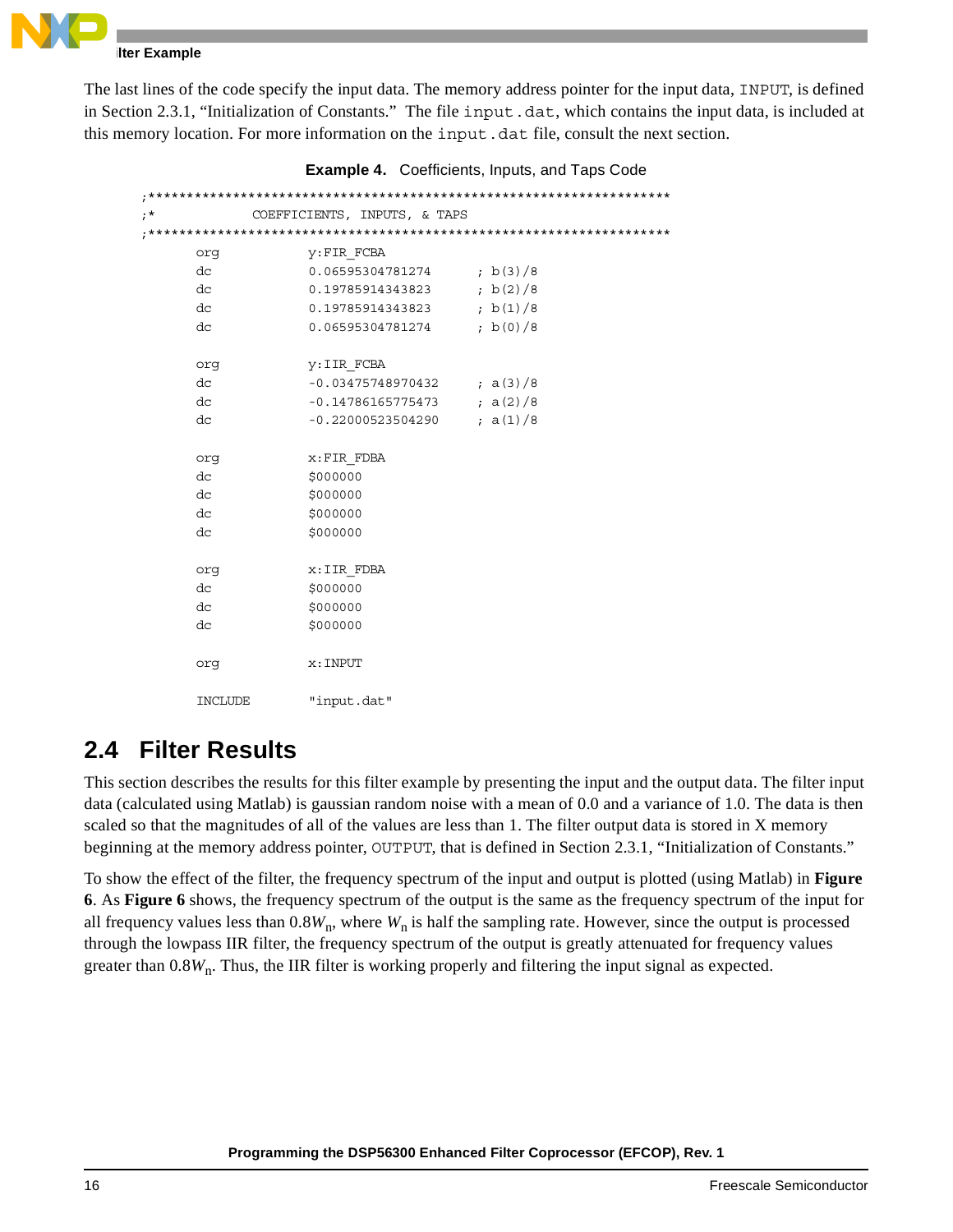



**Figure 6.** Frequency Spectrum of Input and Output

# <span id="page-16-0"></span>**3 Echo Canceller Example**

This section describes how to implement a complete LMS electrical echo canceller using the EFCOP. It gives the theoretical background, the filter design, the example code, and the results of the echo canceller.

# **3.1 Echo Canceller Theory**

**[Figure 7](#page-17-0)** shows the block diagram for the echo canceller in this example. This figure depicts a near-end electrical echo canceller. At the near-end is a four-wire system with separate signal paths for the transmit signal and receive signal. The transmit and receive signals are combined via a hybrid into a single two-wire signal for connection to the public phone network at the far-end. The hybrid also introduces an unwanted echo of the near-end signal *x(n)* into the receive path. The adaptive filter determines the delay and attenuation of the echo introduced by the hybrid and generates an estimate of the echo,  $y(n)$ , that can be subtracted from the received signal + the echo,  $s(n)$ . The result is a cancellation of most of the echo, leaving only the desired received signal *e(n)*. The adaptive filter also uses the received signal  $e(n)$  to help track the delay and attenuation of the echo.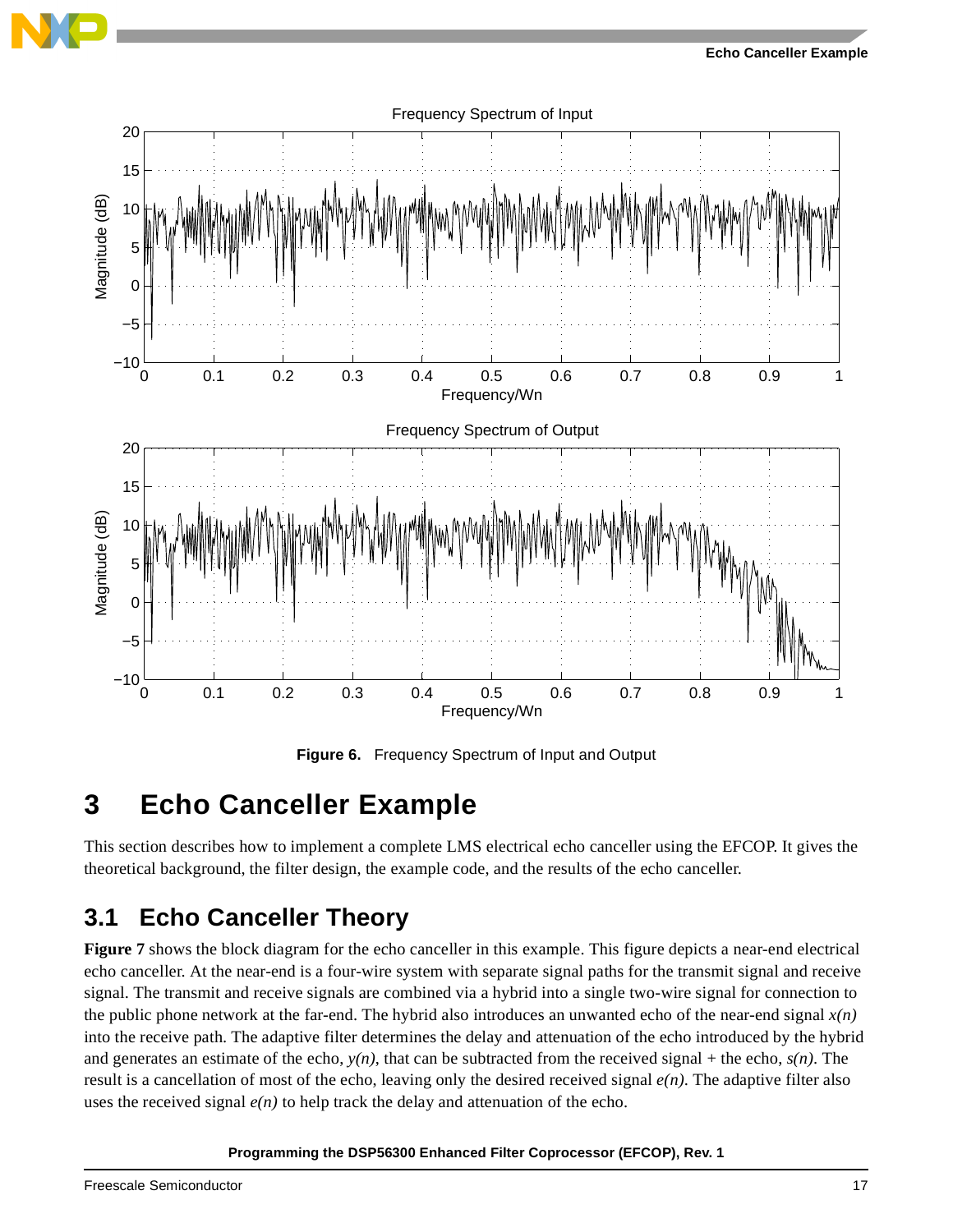



**Figure 7.** Echo Canceller Block Diagram

<span id="page-17-0"></span>The output of the adaptive filter is calculated as follows:

$$
y(n) = \sum_{i=0}^{L-1} h_n(i)x(n-i)
$$

where  $y(n)$  is the estimated echo of the near-end signal at time *n*,  $x(n)$  is the near-end signal at time *n*, *L* is the number of filter coefficients, and  $h_n(i)$  are the filter coefficients for time *n*. After the output signal is calculated, the filter coefficients are updated. First, the error signal is calculated by

### **Equation 5**

 **Equation 4**

$$
e(n) = s(n) - y(n)
$$

where  $e(n)$  is the error signal or the far-end signal plus the residual echo of the near-end signal at time *n*, and  $s(n)$  is the far-end signal plus the echo of the near-end signal at time *n*.

Next, the coefficient update step is calculated as follows:

### **Equation 6**

 $K_e(n) = K(n)e(n)$ 

where  $K_e(n)$  is the coefficient update step at time *n* and  $K(n)$  is the step size at time *n*. Finally, the filter coefficients are updated for the next time period using the following equation:

### **Equation 7**

$$
h_{n+1}(i) = h_n(i) + K_e(n)x(n-i)
$$

The EFCOP implements Equation 4 using a FIR filter session. The EFCOP also implements a coefficient update session to calculate the new filter coefficients using Equation 7.

# <span id="page-17-1"></span>**3.2 Echo Canceller Design**

The example discussed in this section implements an echo canceller using an adaptive filter as previously described. Recall that the purpose of the adaptive filter is to generate an estimate of the near-end echo that can be subtracted from the far-end signal + the echo,  $s(n)$ . However, the adaptive filter interprets the far-end signal as noise. Thus, it is difficult for the adaptive filter to estimate the echo when the far-end signal is present. It is much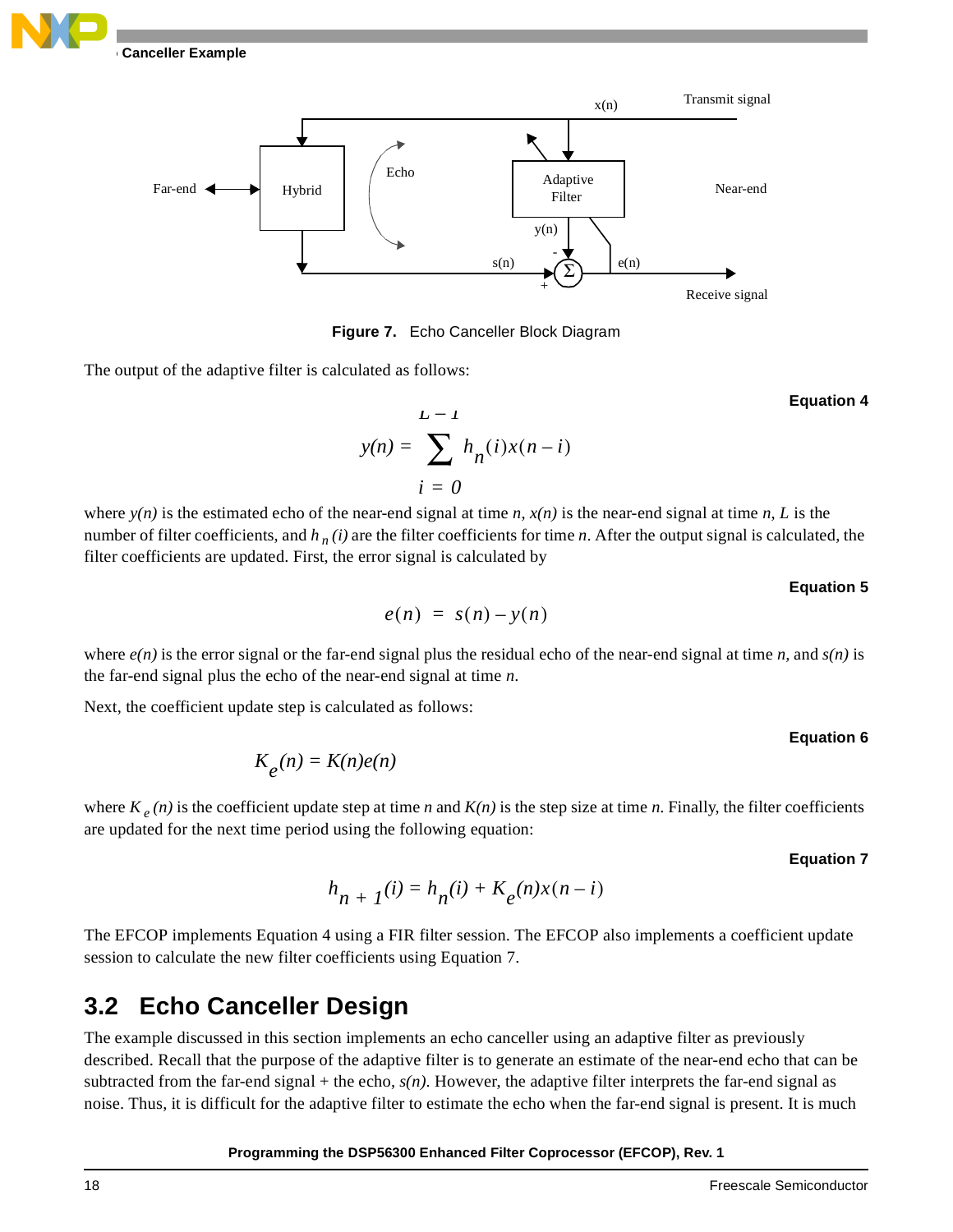

#### **Echo Canceller Example**

easier for the adaptive filter to estimate the echo when *s(n)* contains only the near-end echo. Therefore, some echo cancellers are designed to detect when the far-end signal is absent and update the filter coefficients only during these times. When the far-end signal is present, these echo cancellers set the step size, *K*, to zero so that the filter coefficients are not changed. In other applications, these echo cancellers might reduce the step size significantly so that the filter coefficients are changed only a small amount when the far-end signal is present.

The echo canceller in this example reduces the step size when the far-end signal is present. For an LMS echo canceller, the step size  $K(n) = K$ , a constant that does not vary with time. This example uses  $K = 0.4$  when the farend signal is absent and  $K = 0.004$  when the far-end signal is present.

Detecting the presence of a far-end signal must be done by DSP core and not the EFCOP. Therefore, this example does not address how to detect the presence of the far-end signal. Instead, the input file containing the far-end signal + the echo,  $s(n)$ , is created so that the far-end signal is absent for 300 samples and then present for 100 samples, and the example code automatically reduces the step size after 300 samples This input file is named far.dat.

Both the far-end and the near-end signals are gaussian random noise (generated with Matlab) with a mean of 0.0 and a variance of 1.0. The near-end signal input file is 400 samples long and the near-end signal is uncorrelated with the far-end signal. The near-end signal input file is named near. dat. The near-end signal is delayed by three samples and attenuated by  $\sqrt{0.1}$  = 0.316 to create the near-end echo. Then the near-end echo is added to the far-end signal to create the far.dat input file. Both input signals are scaled so that the magnitudes of all of the values are less than 1.

For example, the filter coefficients are set to zero before the processing starts. With no *a priori* knowledge about the echo, this is as good a starting point as any. The filter coefficients change and become non-zero when the processing begins and the coefficients are updated.

# **3.3 Example Code**

A real-life LMS electrical echo canceller requires 48 coefficients to cancel 6 ms of echo with a sampling rate of 8KHz (8000 samples/sec ∗ 0.006 seconds = 48). A real echo canceller also requires thousands of samples to converge. This example is scaled down to simplify the explanations and shorten the running time and input files.

The echo canceller example code is divided into four sections:

- Declare the necessary constants.
- Initialize the EFCOP.
- Implement the coefficient update with an interrupt service routine.
- Initialize the filter inputs and coefficients.

### <span id="page-18-0"></span>**3.3.1 Declaration of Constants**

The first part of the code, shown in **[Example 5](#page-19-0)**, defines the constants for the echo canceller and defines a constant to control the EFCOP. The input/output equate and interrupt equate files are included. The following memory address locations are initialized:

| START    | Start of the program.                                             |
|----------|-------------------------------------------------------------------|
| NEAR SIG | Near-end signal data $x(n)$ .                                     |
| FAR SIG  | Far-end signal plus the echo of the near-end signal data $s(n)$ . |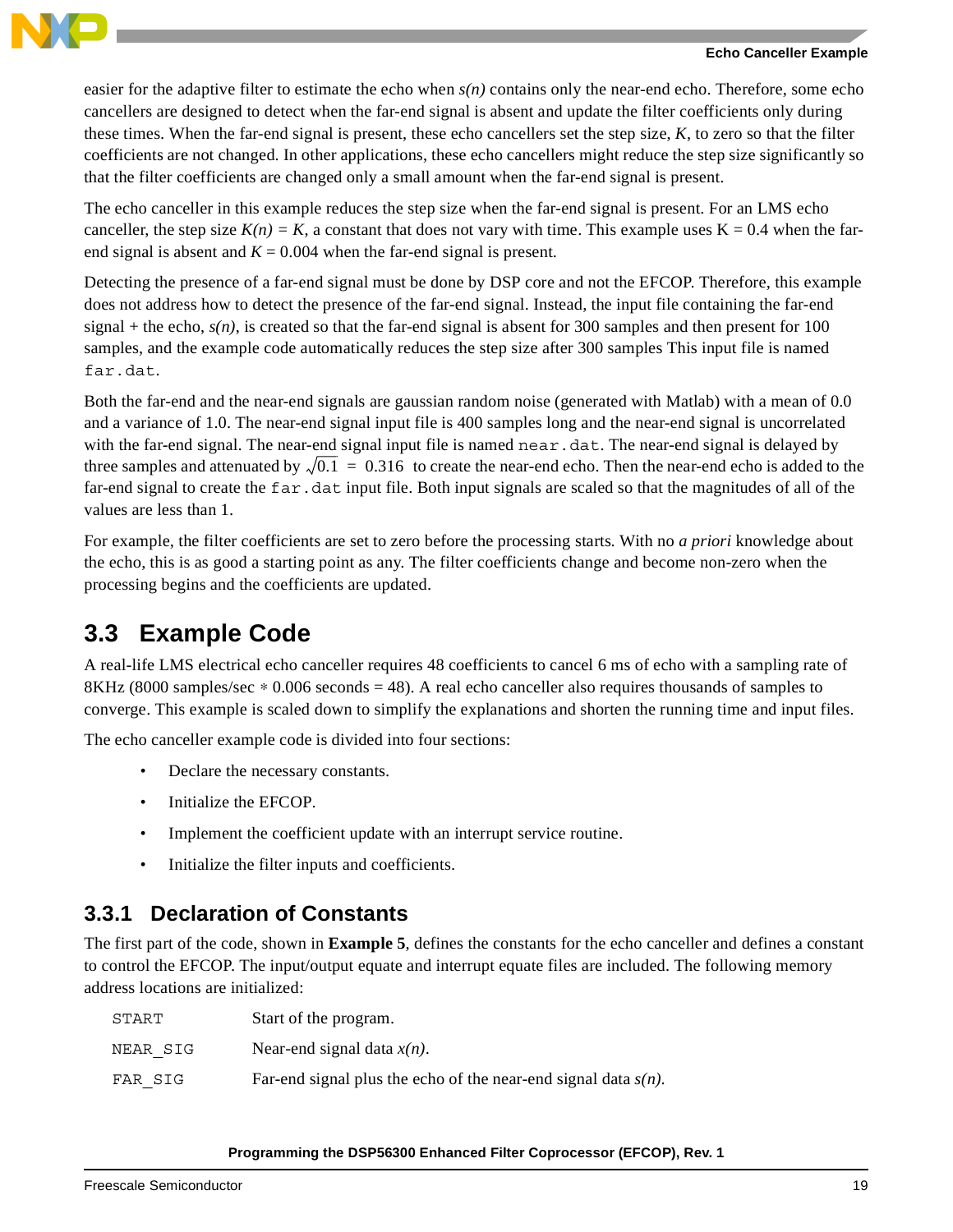### **Canceller Example**

| ECHO                     | Estimated echo of the near-end signal data $y(n)$ .                                                                                                                                                                                                                 |
|--------------------------|---------------------------------------------------------------------------------------------------------------------------------------------------------------------------------------------------------------------------------------------------------------------|
| FDBA ADDRS<br>FCBA ADDRS | Memory address pointers for the filter data and coefficient buffers.<br>These constants are written to FDBA and FCBA. The EFCOP shares the lowest 4K<br>memory locations of X and Y memory with the DSP core for the data and coefficient<br>buffers, respectively. |

The constant initialization section also defines the following constants to control the EFCOP:

| FCSR                       | Written to FCSR to control the main operation modes of the EFCOP. It configures the<br>EFCOP in real FIR filter mode with adaptive filter mode enabled. FCSR also enables the<br>data output buffer full interrupt. Finally, FCSR sets the EFCOP enable bit.                                                                                                                                              |  |  |  |
|----------------------------|-----------------------------------------------------------------------------------------------------------------------------------------------------------------------------------------------------------------------------------------------------------------------------------------------------------------------------------------------------------------------------------------------------------|--|--|--|
| FIR LEN                    | Defines the filter length. FIR LEN is set to ten because there are ten filter coefficients, $h_n$<br>(i), $i=09$ for this example. FIR LEN – 1 is written to FCNT.                                                                                                                                                                                                                                        |  |  |  |
| K1 and K2                  | Set to the step sizes that update the filer coefficients. K1 is used when the far-end signal is<br>absent, and K2 is used when the far-end signal is present.                                                                                                                                                                                                                                             |  |  |  |
| COUNT and<br><b>COUNTK</b> | Defines the number of data samples to process. For this example, there are 400<br>input data samples. FIR LEN – 1, or 9, of these samples initialize the filter. Thus, $400 - 9$<br>$=$ 391 data samples are processed. The constant determines when the program is to change<br>the step size. When there are COUNTK - 1, or 100 samples left to process, the program<br>changes $K$ from $K1$ to $K2$ . |  |  |  |

### **Example 5.** Constant Definition Code

<span id="page-19-0"></span>

|               | nolist    |         |                      |                                                   |
|---------------|-----------|---------|----------------------|---------------------------------------------------|
|               |           |         | INCLUDE "ioequ.asm"  |                                                   |
|               |           |         | INCLUDE "intequ.asm" |                                                   |
|               | list      |         |                      |                                                   |
|               |           |         |                      |                                                   |
|               | CONSTANTS |         |                      |                                                   |
|               |           |         |                      |                                                   |
| <b>START</b>  |           |         | equ \$100            | ; Main program starting address                   |
| NEAR SIG      |           |         | equ \$3000           | ; Points to the Near-end data, $x(n)$             |
|               |           |         | FAR SIG equ \$2000   | ; Points to the Far end data, $s(n)$              |
| <b>ECHO</b>   |           |         | equ \$1000           | ; Points to the Echo data, $y(n)$                 |
| FDBA ADDRS    |           | equ 0   |                      | ; Data Start Address x:\$0                        |
| FCBA ADDRS    |           | $equ$ 0 |                      | ; Coeff Start Address y:\$0                       |
| FCSR          |           |         | equ \$805            | ; Enable EFCOP ADP FIR Mode 0 with DOBF interrupt |
| FIR LEN       |           |         | equ 10               | ; Filter Length                                   |
| K1            |           |         | $equ$ 0.4            | ; Step size-Coef Update Constant-No Noise         |
| K2            |           |         | equ 0.004            | ; Step size-Coef Update Constant-Noise            |
| COUNT         |           |         | equ 391              | ; Data Count-390 total data samples               |
| <b>COUNTK</b> |           | equ 101 |                      | ; Data Count to change K after 300 samples        |

### **3.3.2 EFCOP Initialization**

The second part of the code, shown in **[Example 6](#page-20-0)**, initializes the EFCOP for the echo canceller. The reset vector is set to the beginning of the program. The command to jump to the interrupt code is placed at the EFCOP output buffer full interrupt starting address. EFCOP interrupts are enabled at an interrupt priority level of 2 by setting the appropriate bits in the interrupt priority register peripherals (IPRP). The interrupt mask bits 0 and 1, bits 8 and 9 in the status register (SR), are cleared to permit interrupts at all priority levels. The following registers are initialized: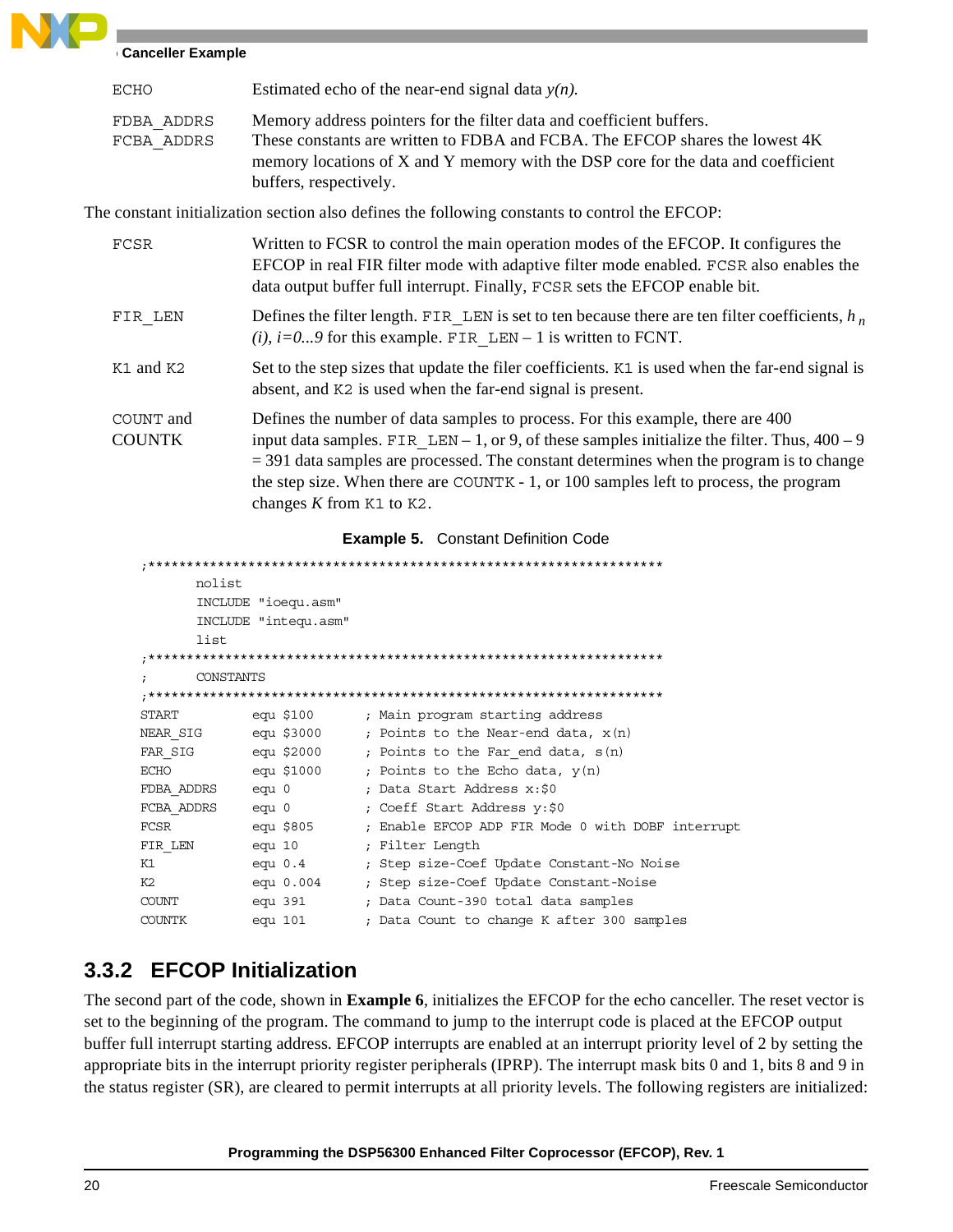

- Register b0 is initialized with COUNT to control the number of data samples to process, as described in Section [3.3.1, "Declaration of Constants."](#page-18-0)
- Address registers  $r^2$  and  $r^0$  are initialized to the beginning of the near-end signal data,  $x(n)$ (NEAR  $SIG$ ), and the echo signal data,  $y(n)$  (ECHO).
- Address register  $r3$  is initialized for the far-end signal plus the echo of the near-end signal data buffer,  $s(n)$  (FAR SIG). This buffer is incremented by FIR LEN - 1 because the first FIR LEN - 1 data samples of  $x(n)$  are used to initialize the filter and the  $x(n)$  and  $s(n)$  data buffers should be aligned after the filter initialization.
- The y0 register is initialized with the first value for the step size, *K*.

The FIR LEN, FDBA ADDRS, and FCBA ADDRS constants are written to the appropriate EFCOP registers, as described in Section [3.3.1, "Declaration of Constants."](#page-18-0) FCSR is written to FCSR to enable the EFCOP. The first FIR LEN samples of the near-end signal are written to the EFCOP data input register, FDIR: FIR LEN - 1 samples to initialize the filter and one more sample to begin the first filter session. In the adaptive filter mode the EFCOP filters one sample of data and then waits until a value for  $K_e(n)$  is written to the FKIR. Once a value is written to FKIR, the EFCOP performs a coefficient update session. When the output buffer is full, the EFCOP requests interrupt service from the core, and the interrupt code updates the filter coefficients. At this point, the program waits until the EFCOP data output interrupt enable bit is cleared. The interrupt code clears this bit when all data samples are processed. The program waits until the final filter update session is finished, and then the program is complete.

<span id="page-20-0"></span>

| $;*$ |       | Initialization                                   |                                                            |
|------|-------|--------------------------------------------------|------------------------------------------------------------|
|      |       |                                                  |                                                            |
|      | orq   | P:0                                              |                                                            |
|      |       | jmp START                                        |                                                            |
|      |       | $org$ $p: (I FDOBF)$                             | ; EFCOP Output Buffer Full Interrupt<br>; Starting Address |
|      | jsr   | >kdo                                             | ; Jump to Interrupt Code                                   |
|      |       | org p:START                                      |                                                            |
|      |       | movep #\$c00, x: M IPRP                          | ; Enable interrupts in IPR                                 |
|      |       | $bc1r$ #8, SR                                    | ; Enable interrupts in SR                                  |
|      |       | bclr #9, SR                                      |                                                            |
|      | move  | #0,b                                             | ; Init Counter                                             |
|      |       | move #COUNT, b0                                  |                                                            |
|      |       | move #NEAR SIG, r2                               | ; Init Pointer to Near-end Data, $x(n)$                    |
|      |       | move #ECHO, r0                                   | ; Init Pointer to Echo Data, $y(n)$                        |
|      |       | move #FAR SIG+FIR LEN-1,r3                       | ; Init Pointer to Far-end Data, s(n)                       |
|      | move  | #K1,y0                                           | ; Init K                                                   |
|      |       | movep #FIR LEN-1, y:M FCNT (Filter Length        |                                                            |
|      |       | movep #FDBA ADDRS, y:M FDBA ; Data Start Address |                                                            |
|      |       |                                                  | movep #FCBA ADDRS, y: M FCBA ; Coeff Start Address         |
|      |       | movep #FCSR, y:M FCSR                            | ; Enable EFCOP                                             |
|      |       | rep #FIR LEN                                     | ; Init Filter                                              |
|      | movep | $x: (r2) +$ , $y: M$ FDIR                        |                                                            |

**Example 6.** EFCOP Initialization Code

;\*\*\*\*\*\*\*\*\*\*\*\*\*\*\*\*\*\*\*\*\*\*\*\*\*\*\*\*\*\*\*\*\*\*\*\*\*\*\*\*\*\*\*\*\*\*\*\*\*\*\*\*\*\*\*\*\*\*\*\*\*\*\*\*\*\*\*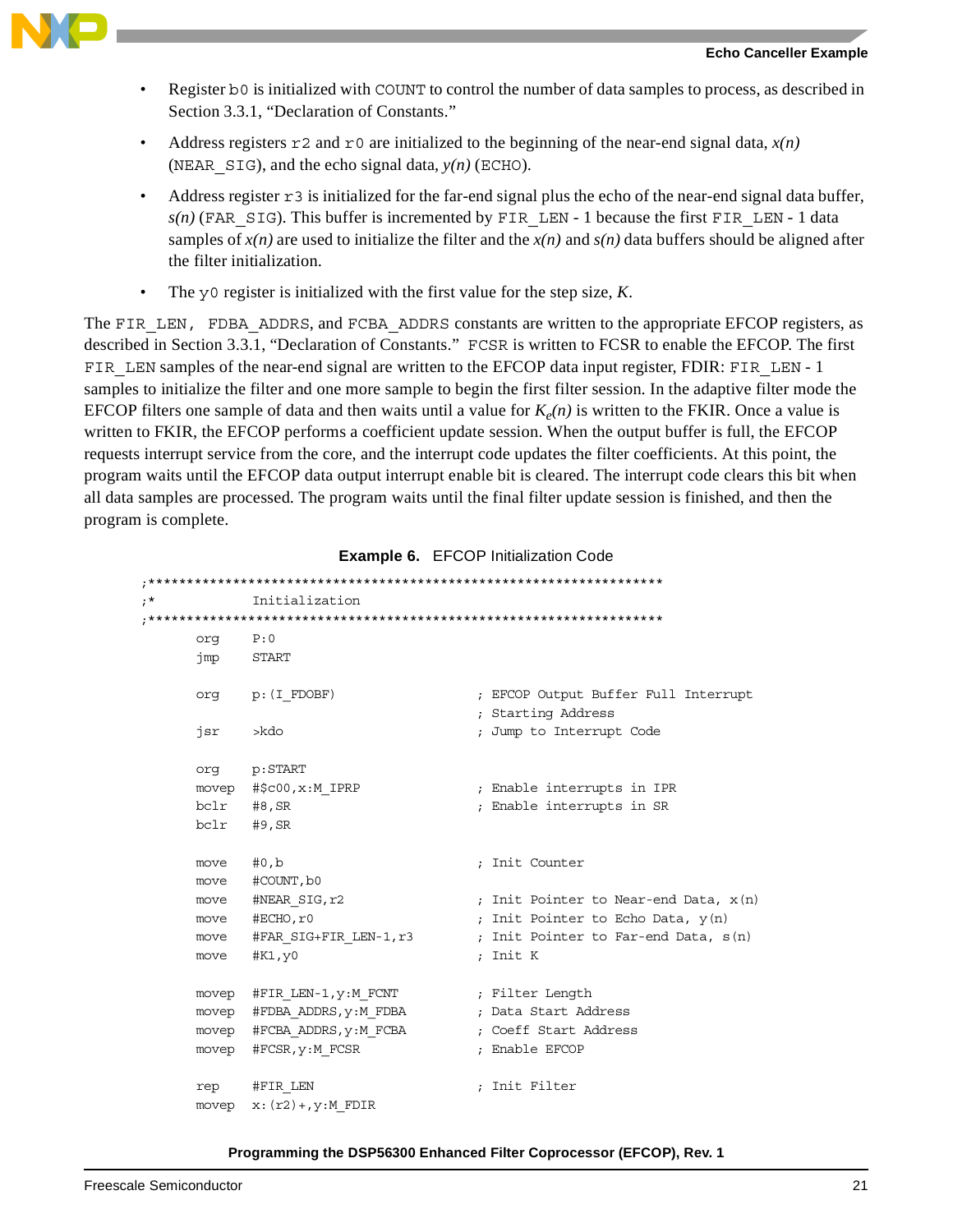

```
stop_label
        stop
```
jset #11,y:M\_FCSR,\* ; Wait till FDOIE is cleared jset #3,y:M\_FCSR,\* ; Wait until last update is complete

### **3.3.3 Interrupt Code to Implement the Coefficient Update**

The third part of the code, shown in **[Example 7](#page-21-0)**, calculates Equation 5 and Equation 6 and then starts the filter coefficient update session by writing the step parameter to FKIR. When the program reaches this point, the EFCOP has just completed a FIR filter session and placed the output into FDOR, causing a EFCOP output buffer full interrupt request. Updating of the coefficients proceeds in the following steps:

- **1.** The interrupt code moves the filter output,  $y(n)$ , from FDOR to the ECHO data buffer and increments the ECHO data buffer pointer.
- **2.** The ECHO data and the current FAR  $SIG$  data,  $s(n)$ , are moved to data registers, incrementing the FAR SIG data buffer pointer.
- **3.** The current error signal, *e(n)* is calculated as in Equation 5.
- **4.** The step size, located in register y0, is multiplied by the error signal to calculate the coefficient update step parameter as in Equation 6.
- **5.** The step parameter is loaded into FKIR.
- **6.** The EFCOP performs the coefficient update session, as in Equation 7, and replaces the filter coefficients with the updated coefficients.
- **7.** The next input sample is written from the NEAR SIG data buffer to the input register, FDIR, incrementing the NEAR\_SIG data buffer pointer.
- **8.** The program determines if step size needs to be changed by comparing the counter in register b0 to the value from COUNTK. If these values are equal, the step size is changed by writing K2 to the  $y0$  register. Otherwise the step size is not changed.
- **9.** The counter is decremented and as long as the counter is not equal to zero the interrupt exits.

<span id="page-21-0"></span>The process repeats when the EFCOP places the next output into FDOR. When the counter is equal to zero, the EFCOP output buffer full interrupt is disabled and the processing stops.

### **Example 7.** Interrupt Code

;\*\*\*\*\*\*\*\*\*\*\*\*\*\*\*\*\*\*\*\*\*\*\*\*\*\*\*\*\*\*\*\*\*\*\*\*\*\*\*\*\*\*\*\*\*\*\*\*\*\*\*\*\*\*\*\*\*\*\*\*\*\*\*\*\*\*\*\* ;\* Interrupt Code ;\*\*\*\*\*\*\*\*\*\*\*\*\*\*\*\*\*\*\*\*\*\*\*\*\*\*\*\*\*\*\*\*\*\*\*\*\*\*\*\*\*\*\*\*\*\*\*\*\*\*\*\*\*\*\*\*\*\*\*\*\*\*\*\*\*\*\*\* kdo movep  $y:M_FDOR, x:(r0)+$  ; Move  $y(n)$  to memory buffer move  $y:M_FDOR,x1$  ; Move  $y(n)$  to  $x1$ move  $x: (r3) + a$  ; Move  $s(n)$  to a sub x1, a  $; a = e(n) = s(n) - y(n)$ move  $a, x0$  ;  $x0 = e(n)$ mpy  $x0, y0, a$  ;  $a = Ke = Ke(n)$ movep a, y:M\_FKIR ; Move Ke to FKIR movep  $x: (r2) +$ ,  $y: M$  FDIR ; Move  $x(n)$  to FDIR clr a ; Check if K needs to be changed move #COUNTK,a0 cmp a,b jne samek ; Change K to K2 if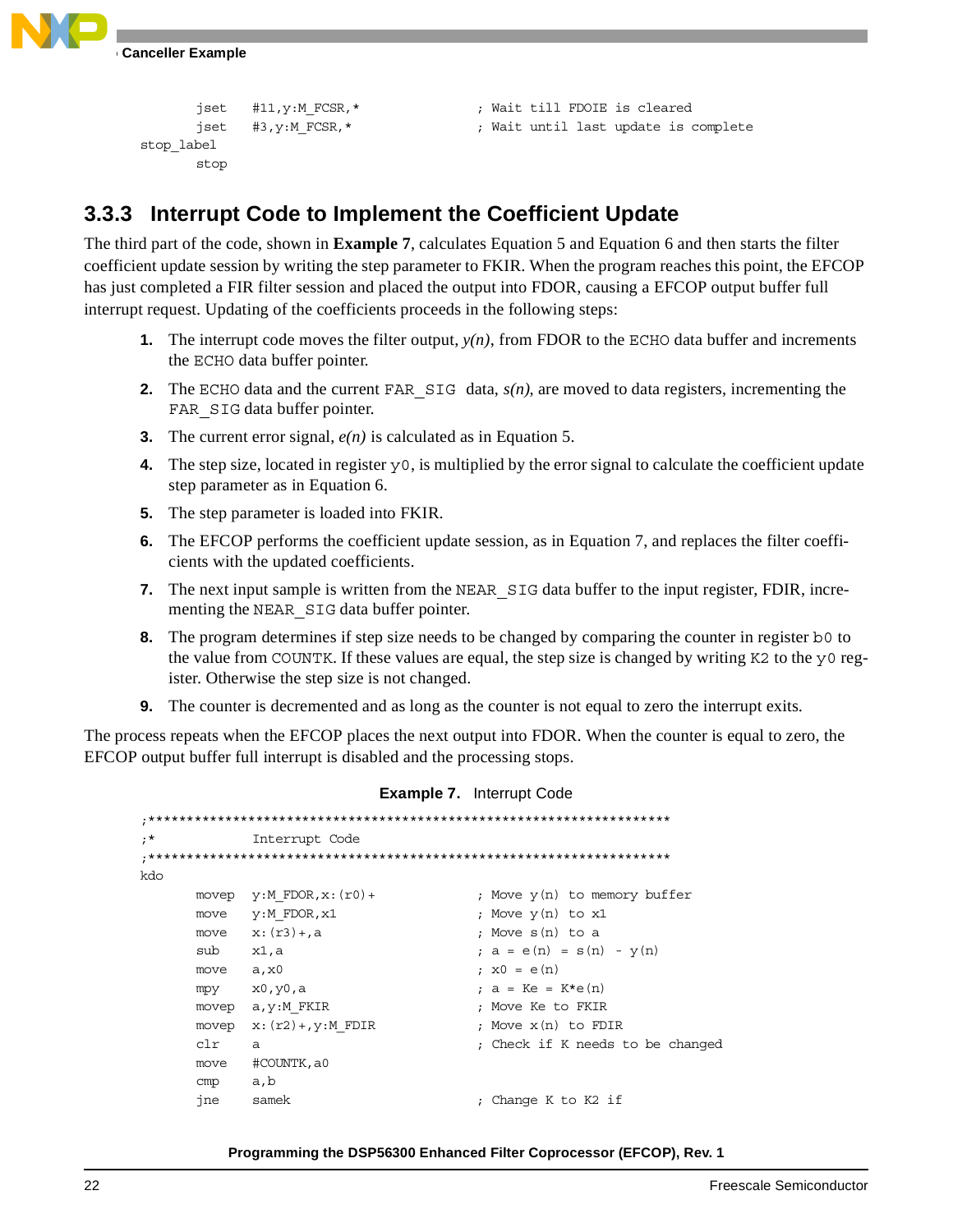



```
move #K2,y0 ; there are 100 samples left
samek dec b ; Decrement the counter
     jne cont \qquad \qquad ; Jump to cont if counter is not zero
    nop
    bclr #11,y:M_FCSR ; Disable interrupt
cont
     rti
```
### **3.3.4 Initialization of Coefficients and Input**

The final part of the code, shown in **[Example 8](#page-22-0)**, initializes the coefficients and inputs for the echo canceller. The coefficient values are initialized to zero as described in Section [3.2, "Echo Canceller Design."](#page-17-1) The memory address pointer for the coefficients, FCBA\_ADDRS, is defined in Section [3.3.1, "Declaration of Constants."](#page-18-0) The EFCOP shares the lowest 4K memory locations of Y memory with the DSP core for the coefficient buffers. Thus, the coefficients are stored in Y memory. The filter taps do not need to be initialized for this example because processing state initialization mode is enabled in the FCSR constant.

The last lines of the code specify the input data. The input data includes the near-end signal data  $x(n)$  (NEAR SIG) and the far-end signal plus the echo of the near-end signal data  $s(n)$  (FAR  $SIG$ ). The input files that contain these signals, near.dat and far.dat, are described in Section [3.2, "Echo Canceller Design."](#page-17-1) The memory address pointers for the input data, FAR\_SIG and NEAR\_SIG, are defined in Section 3.3.1, "Declaration of Constants." The far.dat and near.dat files are included at these memory locations.

<span id="page-22-0"></span>

| orq            | <b>y:FCBA ADDRS</b> |
|----------------|---------------------|
| dc             | \$000000            |
| dc             | \$000000            |
| dc             | \$000000            |
| dc             | \$000000            |
| dc             | \$000000            |
| dc             | \$000000            |
| dc             | \$000000            |
| dc             | \$000000            |
| dc             | \$000000            |
| dc             | \$000000            |
|                |                     |
| org            | x:FAR SIG           |
|                |                     |
| <b>INCLUDE</b> | "far.dat"           |
|                |                     |
| orq            | x:NEAR SIG          |
|                |                     |
| INCLUDE        | "near.dat"          |

### **Example 8.** Coefficient and Input Code

# **3.4 Echo Canceller Results**

This section describes the results for the echo canceller example, presenting the filter coefficients and the received signal, *e(n)*. If the filter is working properly, the filter coefficients show the delay and the attenuation of the echo. **[Table 8](#page-23-0)** shows the filter coefficients after 100, 200, 300, and 400 samples. *Notice that the coefficients are stored in reverse order* so that the coefficient with the largest index is stored first and the coefficient with the smallest index is stored last as they are stored in the DSP memory.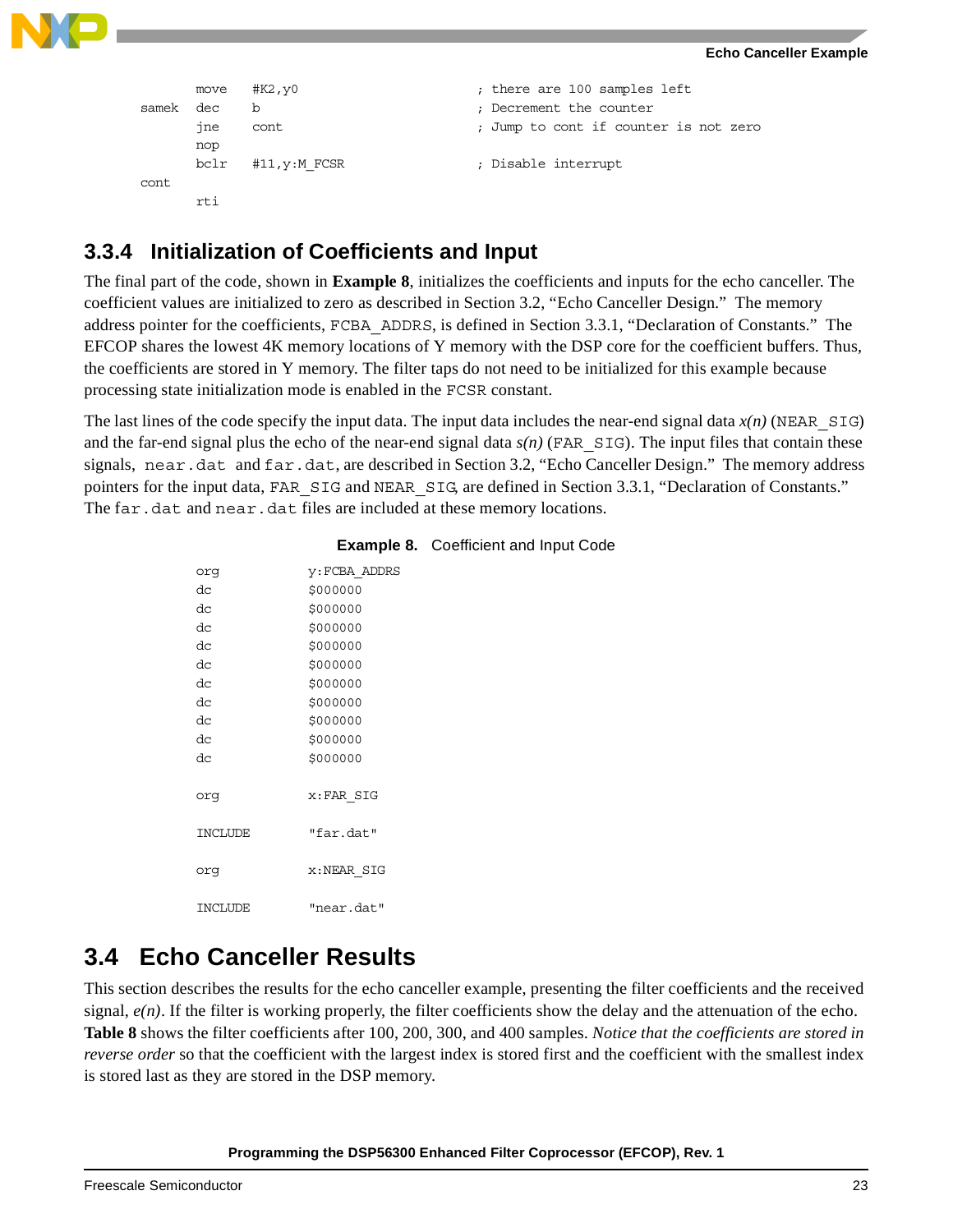### **Echo Canceller Example**

Recall that the far-end signal is absent for the first 300 samples. During this time the filter is adapting only to the near-end echo. The third coefficient from the bottom becomes more dominant as the number of samples increases. This signifies that the near-end echo is delayed three samples as described in Section [3.2, "Echo Canceller](#page-17-1)  [Design."](#page-17-1) The magnitude of the third coefficient approaches the attenuation factor of the near-end echo  $\sqrt{0.1}$  = 0.316 as the number of samples increases. Thus, the adaptive filter coefficients show the delay and attenuation of the echo properly and the filter is working as expected.

The filter coefficients for  $n = 400$  show the effect of the far-end signal on the adaptive filter. Recall that the far-end signal is present for the last 100 samples and that the adaptive filter interprets the far-end signal as noise. Thus, the filter coefficients degrade when  $n = 400$ . The third coefficient is not as dominant as it is when  $n = 300$ . However, the step size is reduced for the last 100 samples. Thus, the coefficients are not significantly affected and the adaptive filter still does an acceptable job of cancelling the near-end echo, as indicated by the received signal, *e(n)*.

<span id="page-23-0"></span>

|          | $n = 100$ | $n = 200$ | $n = 300$ | $n = 400$ |  |  |  |  |
|----------|-----------|-----------|-----------|-----------|--|--|--|--|
| $h(9) =$ | $-0.0052$ | $-0.0003$ | $-0.0000$ | $-0.0047$ |  |  |  |  |
| $h(8) =$ | $-0.0062$ | $-0.0010$ | 0.0000    | $-0.0008$ |  |  |  |  |
| $h(7) =$ | 0.0014    | $-0.0005$ | 0.0000    | 0.0027    |  |  |  |  |
| $h(6) =$ | 0.0020    | 0.0005    | $-0.0000$ | 0.0015    |  |  |  |  |
| $h(5) =$ | 0.0045    | 0.0008    | 0.0000    | 0.0029    |  |  |  |  |
| $h(4) =$ | 0.0049    | 0.0004    | 0.0000    | 0.0002    |  |  |  |  |
| $h(3) =$ | $-0.0068$ | $-0.0007$ | 0.0000    | 0.0035    |  |  |  |  |
| $h(2) =$ | 0.2999    | 0.3150    | 0.3162    | 0.3197    |  |  |  |  |
| $h(1) =$ | $-0.0034$ | $-0.0003$ | 0.0000    | 0.0046    |  |  |  |  |
| $h(0) =$ | 0.0026    | 0.0008    | 0.0000    | $-0.0049$ |  |  |  |  |

| <b>Table 8.</b> Filter Coefficients |
|-------------------------------------|
|                                     |

**[Table 9](#page-23-1)** shows the received signal, *e(n)*, the far-end signal, and the error between these two signals for the last 20 samples. The received signal is calculated in the interrupt code. The far-end signal is obtained from Matlab before the near-end echo is added to create the far-end plus the echo of the near-end signal, *s(n)*. The error is the far-end signal minus the received signal. The table shows that the error between the two signals is very small. Thus, the adaptive filter works properly and generates an acceptable estimate of the echo, even when the far-end signal is present.

<span id="page-23-1"></span>

| n   | e(n)      | Far-End (n) | Error     |
|-----|-----------|-------------|-----------|
| 381 | $-0.2092$ | $-0.2063$   | 0.0029    |
| 382 | $-0.3894$ | $-0.3895$   | $-0.0001$ |
| 383 | 0.3776    | 0.3781      | 0.0005    |
| 384 | 0.1931    | 0.1964      | 0.0033    |
| 385 | 0.3200    | 0.3245      | 0.0045    |
| 386 | 0.1265    | 0.1301      | 0.0036    |
| 387 | $-0.2400$ | $-0.2394$   | 0.0006    |
| 388 | 0.1939    | 0.1953      | 0.0014    |
| 389 | $-0.0094$ | $-0.0078$   | 0.0016    |
| 390 | $-0.5286$ | $-0.5289$   | $-0.0003$ |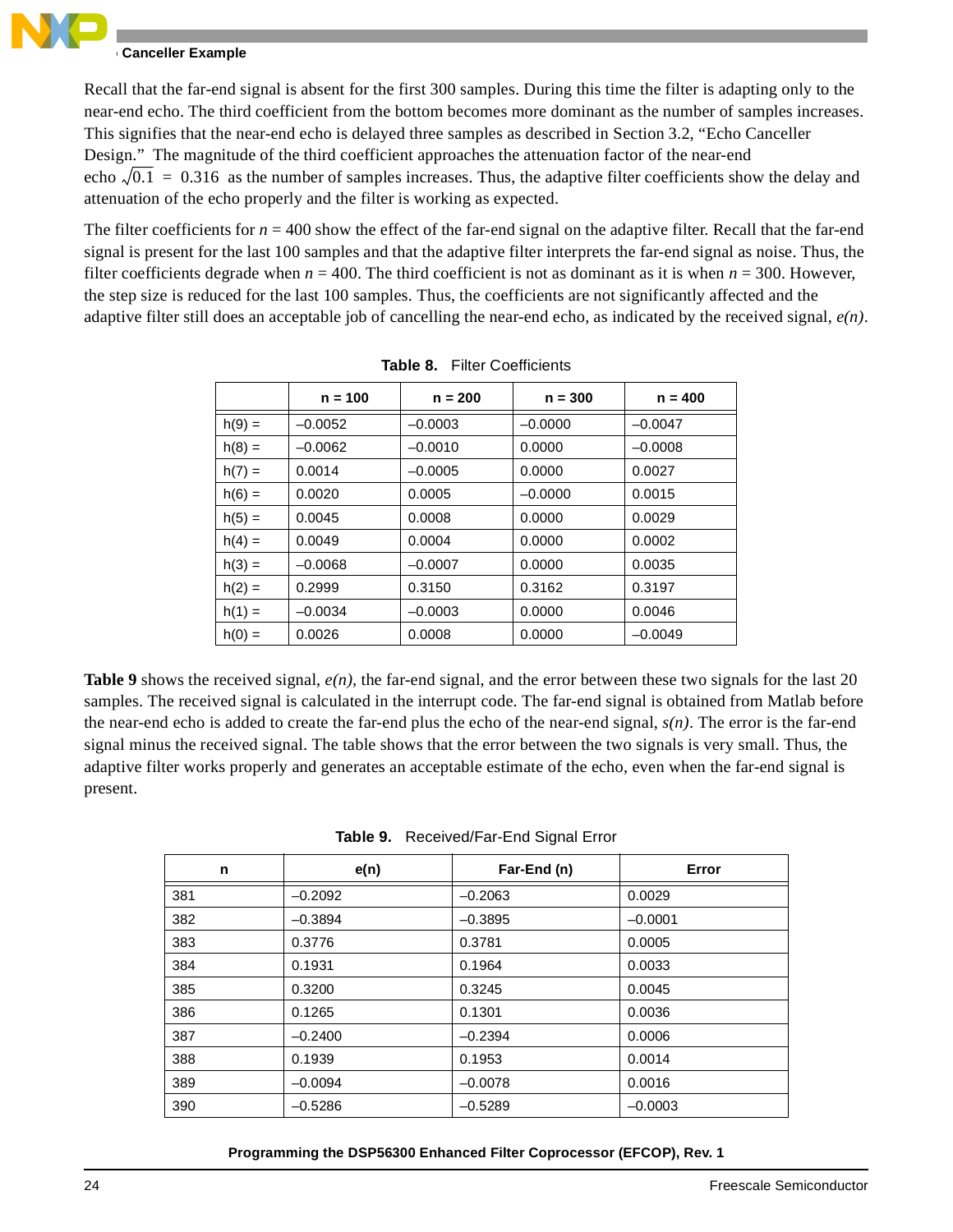

| n   | e(n)      | Far-End (n) | Error     |
|-----|-----------|-------------|-----------|
| 391 | $-0.1407$ | $-0.1391$   | 0.0016    |
| 392 | 0.4876    | 0.4880      | 0.004     |
| 393 | $-0.2476$ | $-0.2458$   | 0.0018    |
| 394 | $-0.3945$ | $-0.3958$   | $-0.0013$ |
| 395 | 0.0678    | 0.0714      | 0.0036    |
| 396 | 0.2297    | 0.2308      | 0.0011    |
| 397 | $-0.1418$ | $-0.1407$   | 0.0011    |
| 398 | 0.1386    | 0.1342      | $-0.0044$ |
| 399 | $-0.5797$ | $-0.5796$   | 0.0001    |
| 400 | 0.0654    | 0.0665      | 0.0011    |

**Table 9.** Received/Far-End Signal Error (Continued)

# **4 Correlation Notes**

<span id="page-24-0"></span>This section gives a few notes on how to implement correlations using the EFCOP. The general correlation equation for real valued signals is:

 **Equation 8**

$$
r_{ab}(k) = \sum_{n} a(n)b(k+n)
$$

where  $r_{ab}(k)$  is the cross-correlation between signals  $a(n)$  and  $b(n)$ . If  $a(n) = b(n)$ , then Equation 8 is the autocorrelation.

<span id="page-24-1"></span>**[Equation 8](#page-24-0)** is similar to the general convolution equation implemented by the EFCOP:

 **Equation 9**

$$
y(k) = \sum_{n} h(n)x(k - n) = \sum_{n} x(n)h(k - n)
$$

where  $y(n)$  is the result of filtering the signal  $x(n)$  with the filter coefficients  $h(n)$ .

**[Equation 8](#page-24-0)** converts into the second part of**[Equation 9](#page-24-1)** if the filter input signal, *x(n)*, is replaced with the *a(n)* signal and the filter coefficients are replaced with the  $b(n)$  signal values in reverse order. However, the EFCOP filter coefficients are stored in memory in reverse order. Thus, implementing a cross-correlation using the EFCOP is as simple as using the first signal as the input signal and the second signal as the filter coefficients, making sure that the second signal is stored in memory in the proper non-reversed order.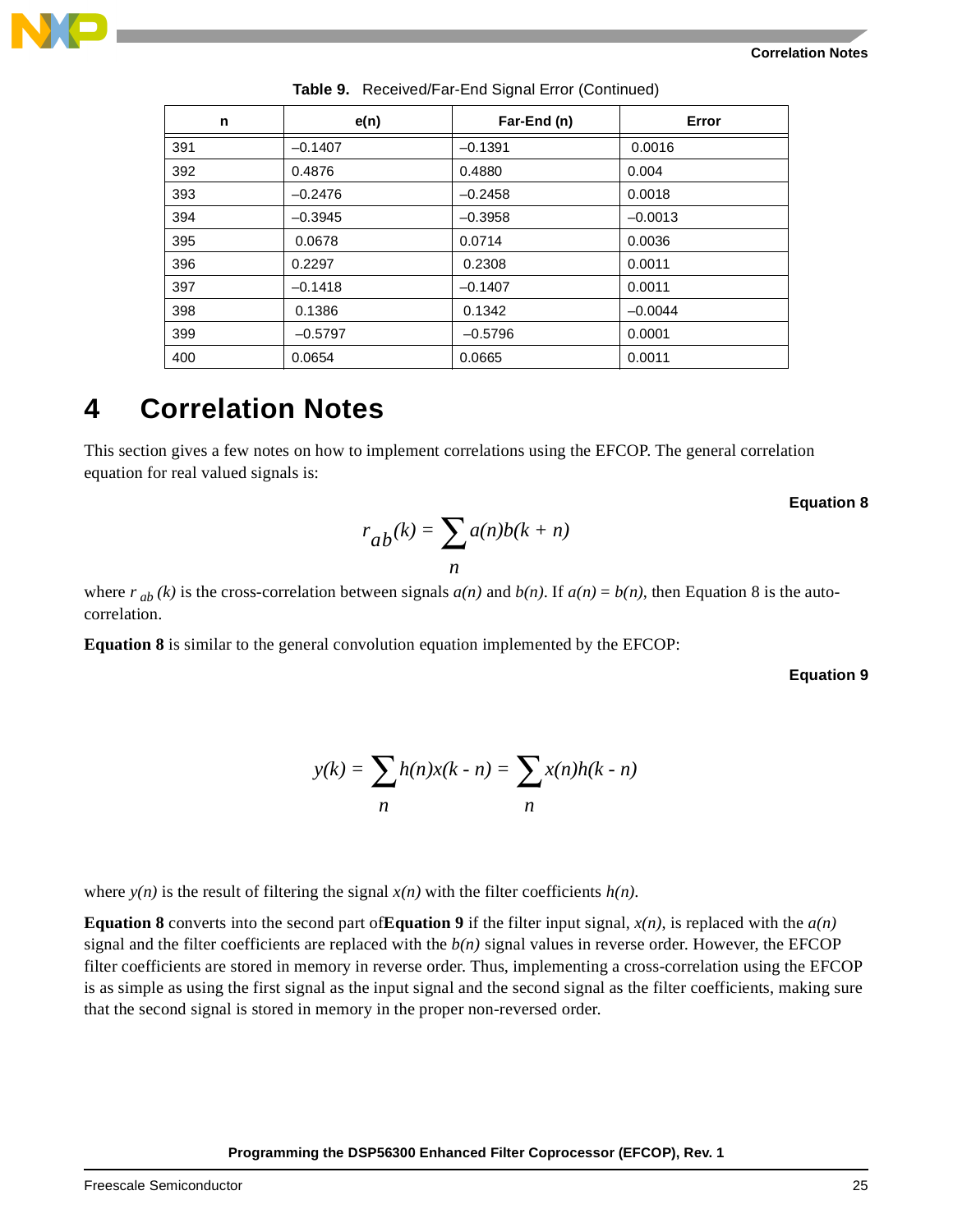

**Programmer's Reference**





**Figure 8.** EFCOP Counter and Control Status Registers (FCNT and FCSR)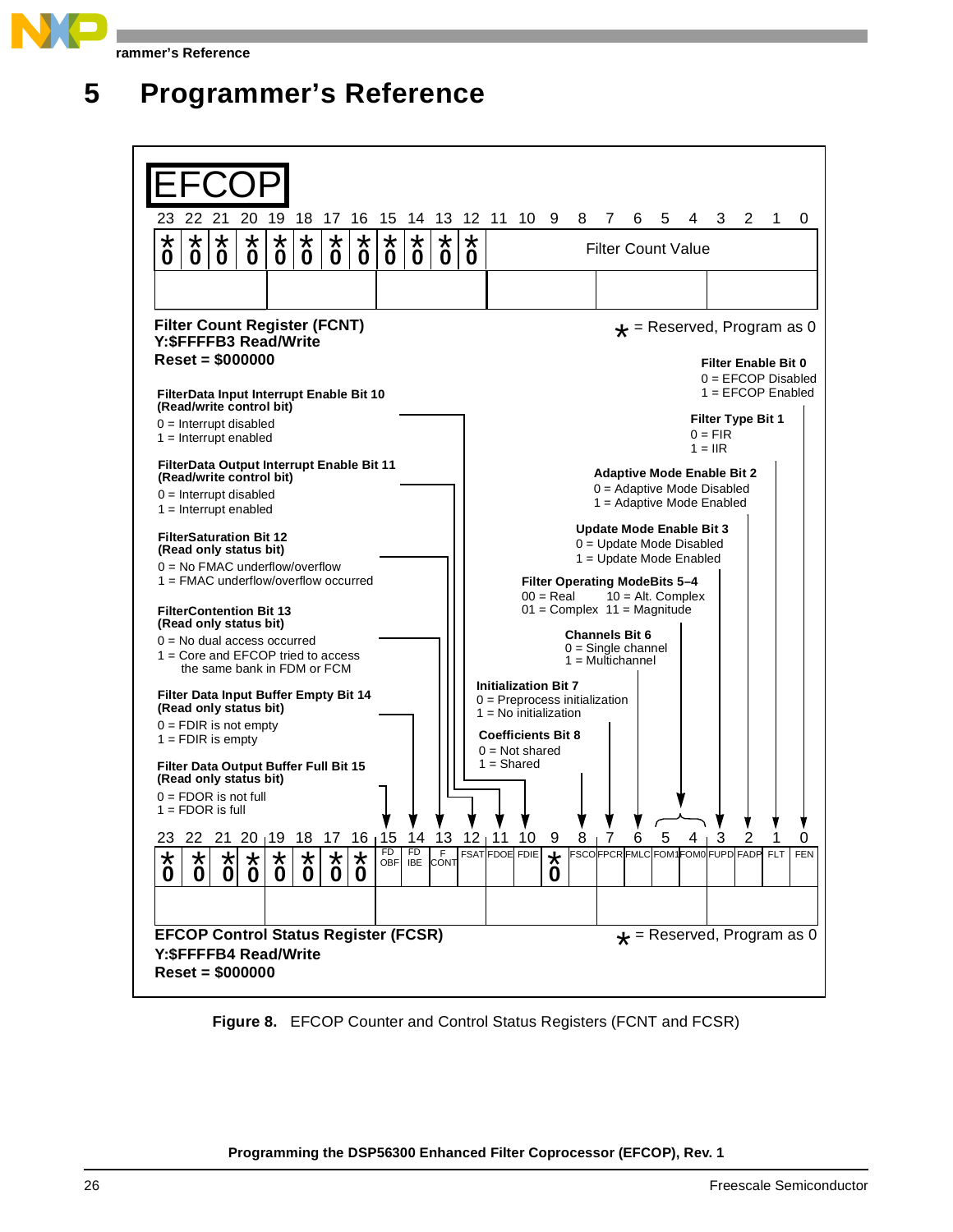| Filter Rounding Mode Bits 3-2                                        |                                                                                                                                          |                        |                             |                        |                        |                        |                        |                        |                                              |                     |                                             |                             |                              |              |              |                                 |              |            |                                        |                                                 |   |                   |                          |  |  |
|----------------------------------------------------------------------|------------------------------------------------------------------------------------------------------------------------------------------|------------------------|-----------------------------|------------------------|------------------------|------------------------|------------------------|------------------------|----------------------------------------------|---------------------|---------------------------------------------|-----------------------------|------------------------------|--------------|--------------|---------------------------------|--------------|------------|----------------------------------------|-------------------------------------------------|---|-------------------|--------------------------|--|--|
| $00 =$ Convergent<br><b>Saturation Mode Bit 4</b>                    |                                                                                                                                          |                        |                             |                        |                        |                        |                        |                        |                                              |                     |                                             |                             |                              |              |              |                                 |              |            |                                        |                                                 |   |                   |                          |  |  |
| $0 = Disabled$ 1 = Enabled                                           |                                                                                                                                          |                        |                             |                        |                        |                        |                        |                        | $01 = Two's complement$<br>$10 = Truncation$ |                     |                                             |                             |                              |              |              |                                 |              |            |                                        | Filter Scaling Bits 1-0<br>$00 = x 1 10 = x 16$ |   |                   | $01 = x 8$ 11 = Reserved |  |  |
| Sixteen-bit Arithmetic Mode Bit 5<br>$0 = Disabled$<br>$1 =$ Enabled |                                                                                                                                          |                        |                             |                        |                        |                        |                        |                        |                                              | $11 =$ Reserved     |                                             |                             |                              |              |              |                                 |              |            |                                        |                                                 |   |                   |                          |  |  |
| <b>Filter Input Scaling Bit 6</b><br>$0 = Not used$ 1 = Used         |                                                                                                                                          |                        |                             |                        |                        |                        |                        |                        |                                              |                     |                                             |                             |                              |              |              |                                 |              |            |                                        |                                                 |   |                   |                          |  |  |
| 23                                                                   | 22                                                                                                                                       |                        |                             | 21 20 19 18 17         |                        |                        | $16 \mid 15$           |                        | 14<br>13<br>$12 \mid 11$<br>10               |                     |                                             |                             |                              |              | 8            | -7                              | 6            | 5          | 3<br>$\overline{2}$<br>1<br>O<br>4     |                                                 |   |                   |                          |  |  |
| $\star$<br>0                                                         | $\star$<br>0                                                                                                                             | $\star$<br>$\mathbf 0$ | *<br>$\bf{0}$               | $\star$<br>$\mathbf 0$ | $\star$<br>$\bf{0}$    | $\star$<br>$\mathbf 0$ | $\star$<br>$\bf{0}$    | $\star$<br>0           | $\star$<br>$\mathbf 0$                       | $\star$<br>0        | $\star$<br>0                                | $\star$<br>$\boldsymbol{0}$ | $\star$<br>0                 | $\star$<br>0 | $\star$<br>0 | $\star$<br>0                    | <b>FISL</b>  | <b>FSA</b> | <b>FSM</b>                             | Rounding<br>Mode                                |   | Filter<br>Scaling |                          |  |  |
|                                                                      |                                                                                                                                          |                        |                             |                        |                        |                        |                        |                        |                                              |                     |                                             |                             |                              |              |              |                                 |              |            |                                        |                                                 |   |                   |                          |  |  |
|                                                                      | <b>EFCOP ALU Control Register (FACR)</b><br>$\star$ = Reserved, Program as 0                                                             |                        |                             |                        |                        |                        |                        |                        |                                              |                     |                                             |                             |                              |              |              |                                 |              |            |                                        |                                                 |   |                   |                          |  |  |
|                                                                      | Y: \$FFFFB5 Read/Write                                                                                                                   |                        |                             |                        |                        |                        |                        |                        |                                              |                     |                                             |                             |                              |              |              |                                 |              |            |                                        |                                                 |   |                   |                          |  |  |
|                                                                      | $Reset = $000000$                                                                                                                        |                        |                             |                        |                        |                        |                        |                        |                                              |                     | 15 14 13 12 11 10 9                         |                             |                              |              | 8            | 7                               | 6            | 5          | 4                                      | 3                                               | 2 | 1.                | 0                        |  |  |
|                                                                      |                                                                                                                                          |                        |                             |                        |                        |                        |                        |                        |                                              |                     |                                             |                             |                              |              |              | Data Base Address (FDM Pointer) |              |            |                                        |                                                 |   |                   |                          |  |  |
|                                                                      |                                                                                                                                          |                        |                             |                        |                        |                        |                        |                        |                                              |                     |                                             |                             |                              |              |              |                                 |              |            |                                        |                                                 |   |                   |                          |  |  |
|                                                                      |                                                                                                                                          |                        |                             |                        |                        |                        |                        |                        |                                              |                     | <b>EFCOP Data Base Address (FDBA)</b>       |                             |                              |              |              |                                 |              |            |                                        |                                                 |   |                   |                          |  |  |
|                                                                      |                                                                                                                                          |                        |                             |                        |                        |                        |                        |                        |                                              |                     | Y: \$FFFFB6 Read/Write<br>$Reset = $000000$ |                             |                              |              |              |                                 |              |            |                                        |                                                 |   |                   |                          |  |  |
|                                                                      |                                                                                                                                          |                        |                             |                        |                        |                        |                        |                        |                                              |                     |                                             |                             |                              |              |              | 8 7                             | 6            | 5          |                                        | 43                                              | 2 | 1                 | 0                        |  |  |
|                                                                      |                                                                                                                                          |                        |                             |                        |                        |                        |                        |                        |                                              |                     |                                             |                             |                              |              |              |                                 |              |            | Coefficient Base Address (FDM Pointer) |                                                 |   |                   |                          |  |  |
|                                                                      |                                                                                                                                          |                        |                             |                        |                        |                        |                        |                        |                                              |                     |                                             |                             |                              |              |              |                                 |              |            |                                        |                                                 |   |                   |                          |  |  |
|                                                                      | <b>EFCOP Coefficient Base Address (FCBA)</b><br>Y: \$FFFFB7 Read/Write<br>$Reset = $000000$                                              |                        |                             |                        |                        |                        |                        |                        |                                              |                     |                                             |                             |                              |              |              |                                 |              |            |                                        |                                                 |   |                   |                          |  |  |
|                                                                      | 23 22 21 20 19 18 17 16 15 14 13 12 11 10 9                                                                                              |                        |                             |                        |                        |                        |                        |                        |                                              |                     |                                             |                             |                              |              | 81           | $\sqrt{2}$                      | ნ            | 5          |                                        | 3                                               |   | 2 1               |                          |  |  |
| $\star$<br>0                                                         | $\star$<br>0                                                                                                                             | $\star$<br>$\mathbf 0$ | $\star$<br>$\boldsymbol{0}$ | $\star$<br>$\bf{0}$    | $\star$<br>$\mathbf 0$ | $\star$<br>$\mathbf 0$ | $\star$<br>$\mathbf 0$ | $\star$<br>$\mathbf 0$ | $\star$<br>0                                 | $\star$<br>$\bf{0}$ | $\star$<br>$\bf{0}$                         |                             | Filter Deci-<br>mation Value |              |              | $\star$<br>0                    | $\star$<br>0 |            |                                        | <b>Filter Channels Value</b>                    |   |                   |                          |  |  |
|                                                                      |                                                                                                                                          |                        |                             |                        |                        |                        |                        |                        |                                              |                     |                                             |                             |                              |              |              |                                 |              |            |                                        |                                                 |   |                   |                          |  |  |
|                                                                      | <b>EFCOP Decimation/Channel Count Register (FDCH)</b><br>$\star$ = Reserved, Program as 0<br>Y: \$FFFFB8 Read/Write<br>$Reset = $000000$ |                        |                             |                        |                        |                        |                        |                        |                                              |                     |                                             |                             |                              |              |              |                                 |              |            |                                        |                                                 |   |                   |                          |  |  |

**Figure 9.** EFCOP FACR, FDBA, FCBA, and FDCH Registers

**Programming the DSP56300 Enhanced Filter Coprocessor (EFCOP), Rev. 1**

R